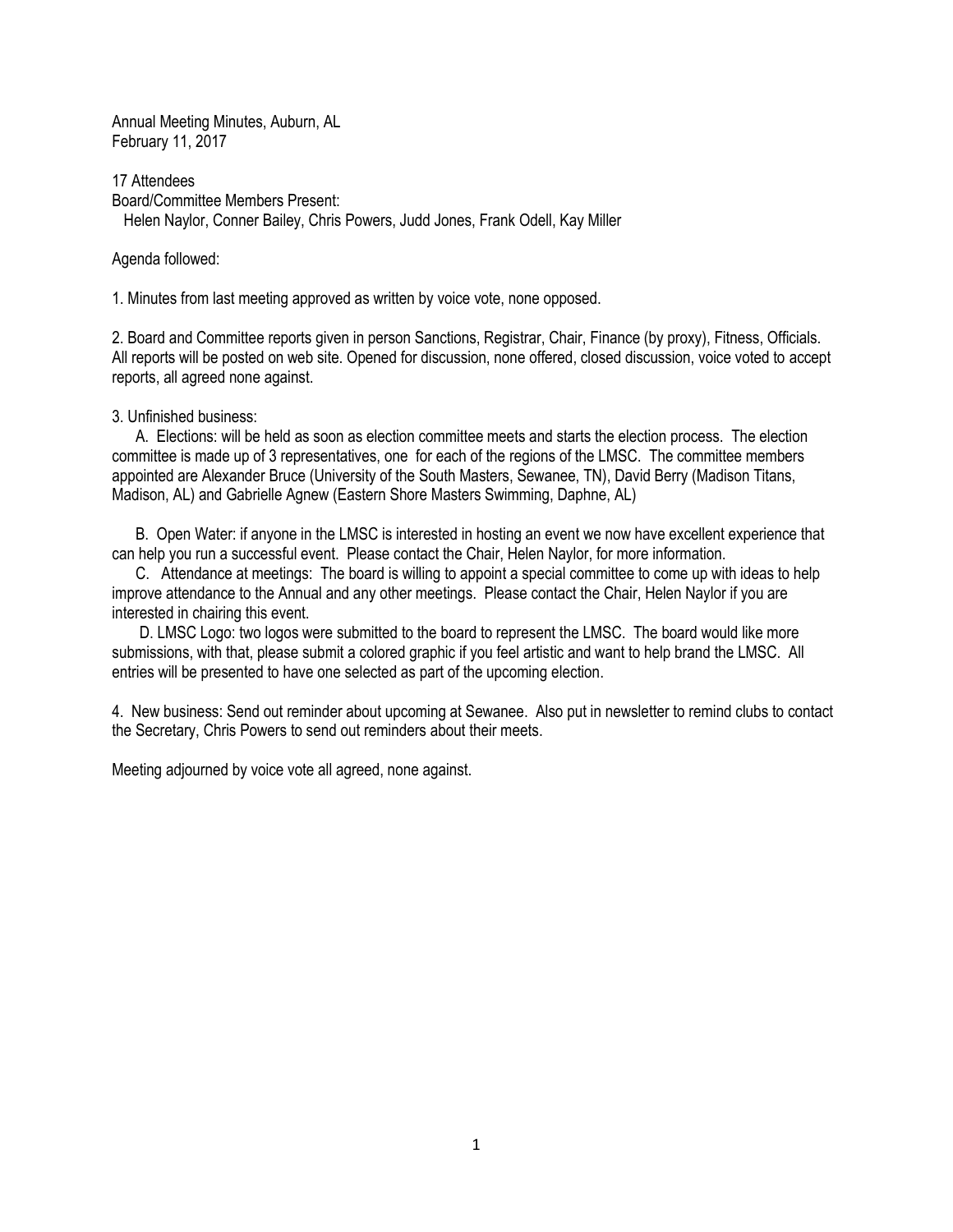## Chair report for Annual meeting

We revised the bylaws this year, which were passed at a meeting in November. We have been trying to accomplish this for a few years so it is nice that we were able to accomplish that this year. Much thanks to Conner Bailey and Allison Ware for their efforts. The bylaws are a living document and we will revisit every couple of years to ensure they are kept up to date.

As a result of the new bylaws, we are working on finalizing the nomination committee so can we move forward with electronic voting for officers.

We worked to improve information posted on our website and started an occasional newsletter this year to help improve communications.

As our Sanctions chair noted, we increased the number of pool and open water events this year, and are working on helping to sanction a new open water event and pool event in the Knoxville area. We went from 1 to 4 open water events sanctioned last year, although one was cancelled due to race day water temperatures. We already have sanctioned 2 open water events this year. A third is pending, based on resolving unpaid debt owed from last year's event. We also have inquiries from Memphis so looking forward to helping all of these events come to fruition.

New LMSC standards were approved by the LMSC development committee and we achieved all mandatory standards and only fell short on a couple of target standards for 2016. One just needs clarification; the other was a financial standard which has since been resolved thanks to other board members chipping in. Unfortunately, due to the fact that many 2016 payments and expenses were not paid, and one being overpaid, we are unable to present the budget for 2017 at this time. However, as soon as we can get the last few paid, we will post on the website after board approval. Please let the Chair know if you have any questions.

We have discussed doing a stroke clinic for all members of the LMSC, and are hoping that comes to fruition this year. Auburn will most likely be the location for the inaugural clinic due to its central location and excellent coaches available.

As always, we welcome any feedback, questions and comments.

Respectfully submitted helen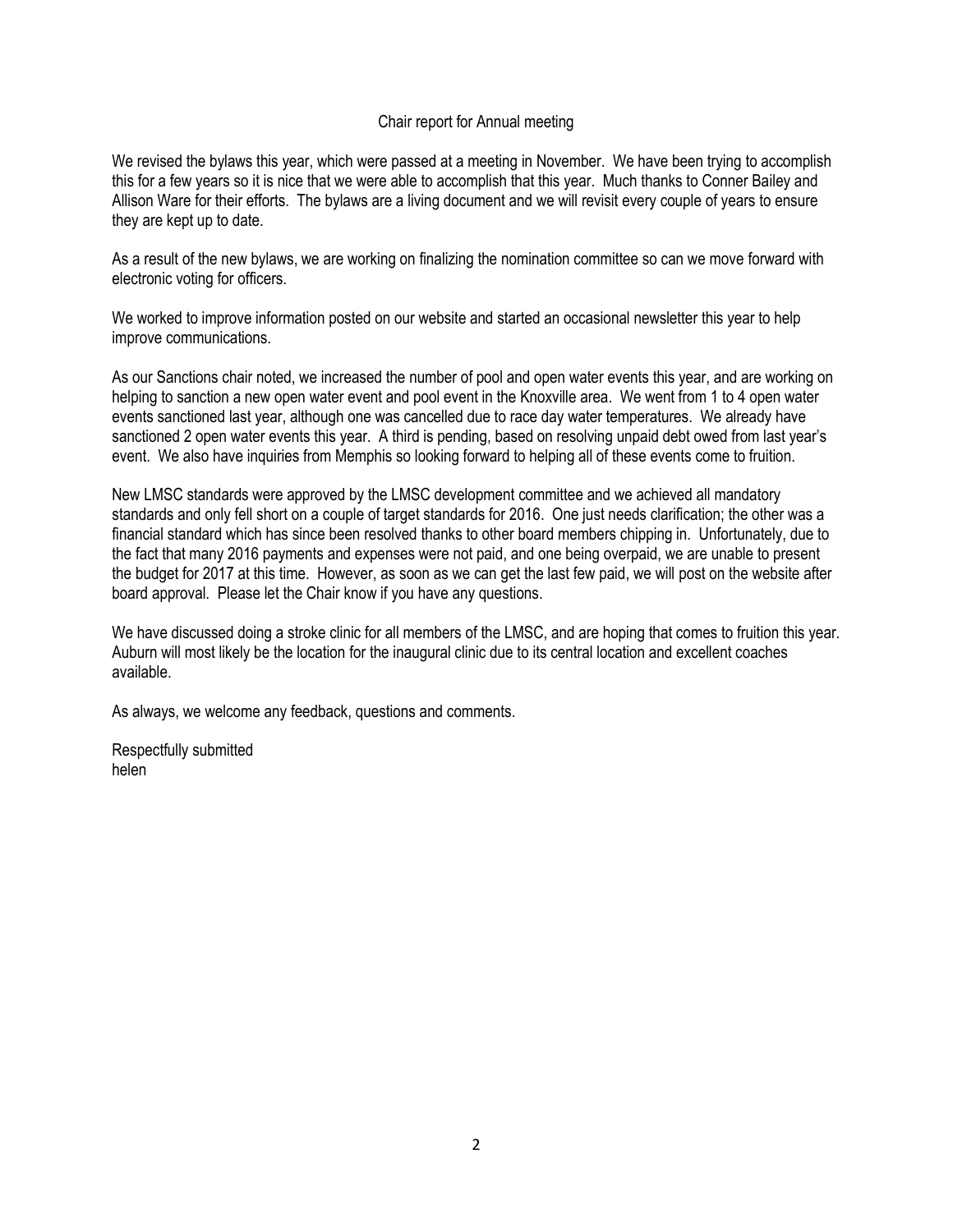## Report of the Competition Committee Conner Bailey, Sanction Chair Prepared January 27, 2017 Presented at the annual LMSC meeting on February 11, 2017 at Auburn, AL

I serve as a one-person committee. My responsibilities are to assist event directors in getting their events sanctioned or recognized by USMS. I have been doing this job for many years. I am willing to continue but believe we should bring on someone else willing to work with me, learn the ropes, and take over this role. The work is not onerous but it is important and requires a person with an eye for detail.

During calendar year 2016, we had eight sanctioned and one recognized SCY meets, one sanctioned LCM meet, and two SCM meets. Four open water events were sanctioned in 2016, one of which was cancelled due to high water temperatures. Of these 16 events, three were in Alabama, two were in Florida, and 11 were in Tennessee. One of the Alabama meets was an intra-squad swim meet (Huntsville). All LCM, SCM, and OW events were in Tennessee. We need to encourage greater participation of teams in Alabama to host events. We are in particular in need of LCM and SCM events.

For the calendar year 2017, we have three sanctioned events, two additional known events with sanction requests in progress, and one event pending USMS approval as an OW event. Details are presented below.

## Short Course Yards

- 1. Auburn, AL. Auburn Masters Swimmers. Auburn SCY Invitational, February 13-14, 2016
- 2. Sewanee, TN. University of the South.  $2<sup>nd</sup>$  Annual Sewanee Short Course Yards Invitational. February 27, 2016.
- 3. Murfreesboro, TN. MTSU Masters Swim Club. MTSU Blue Wave Raiders SCY Invitational. March 19, 2016
- 4. Chattanooga, TN. McCallie School Club. 3rd Annual Chattanooga Rats Invitational. April 9, 2016.
- 5. Huntsville, AL. Huntsville Swim Association Club. 2016 Red & Blue Intrasquad/Alumni/Masters Meet. September 17, 2016.
- 6. Nashville, TN. TN Senior Olympics. Greater Nashville Senior Olympics Swim Meet. September 20, 2016. (Recognized, not sanctioned.)
- 7. Fairhope, AL. Eastern Shores Masters Swimmers. EKMS Okto0ber Splash Invitational. October 15, 2016
- 8. Pensacola, FL. Gulf Coast Pirate Swimmers. 2016 Dotty Whitcomb Memorial Turkey Dip Swim Meet. November 12, 2016
- 9. Ft. Walton Beach, FL. Okaloosa's Liquid Dragons Club. 1<sup>st</sup> Anniversary Weekend at Bernie's Masters Meet. December 10, 2016 (new meet).
- 10. Auburn, AL. 2016 Auburn Masters SCY Invitational. February 11-12, 2017. Sanctioned.
- 11. Sewanee, TN. University of the South. 3rd Annual SCY Sewanee Masters Invitational. March 4, 2017. Sanctioned.
- 12. Birmingham, AL. National Senior Games. June 5-10, 2017. Awaiting sanction application.

## Long Course Meters

1. Nashville, TN. Nashville Aquatic Club. 2016 NAC Masters LC Spring Chicken Classic. June 4-5, 2016

## Short Course Meters

- 1. Sewanee, TN. University of the South.  $3<sup>rd</sup>$  Annual Sewanee SCM Invitational. September 24, 2016.
- 2. Nashville, TN. Nashville Aquatic Club. 6<sup>th</sup> Annual NAC Masters Sprinting Turkey Classic. November 19-20, 2016 (Dixie Zone SCM Championships)

# Open Water

1. Knoxville, TN. Peluso Open Water Masters. Rev3 Knoxville Open Water Swim. May 22, 2016.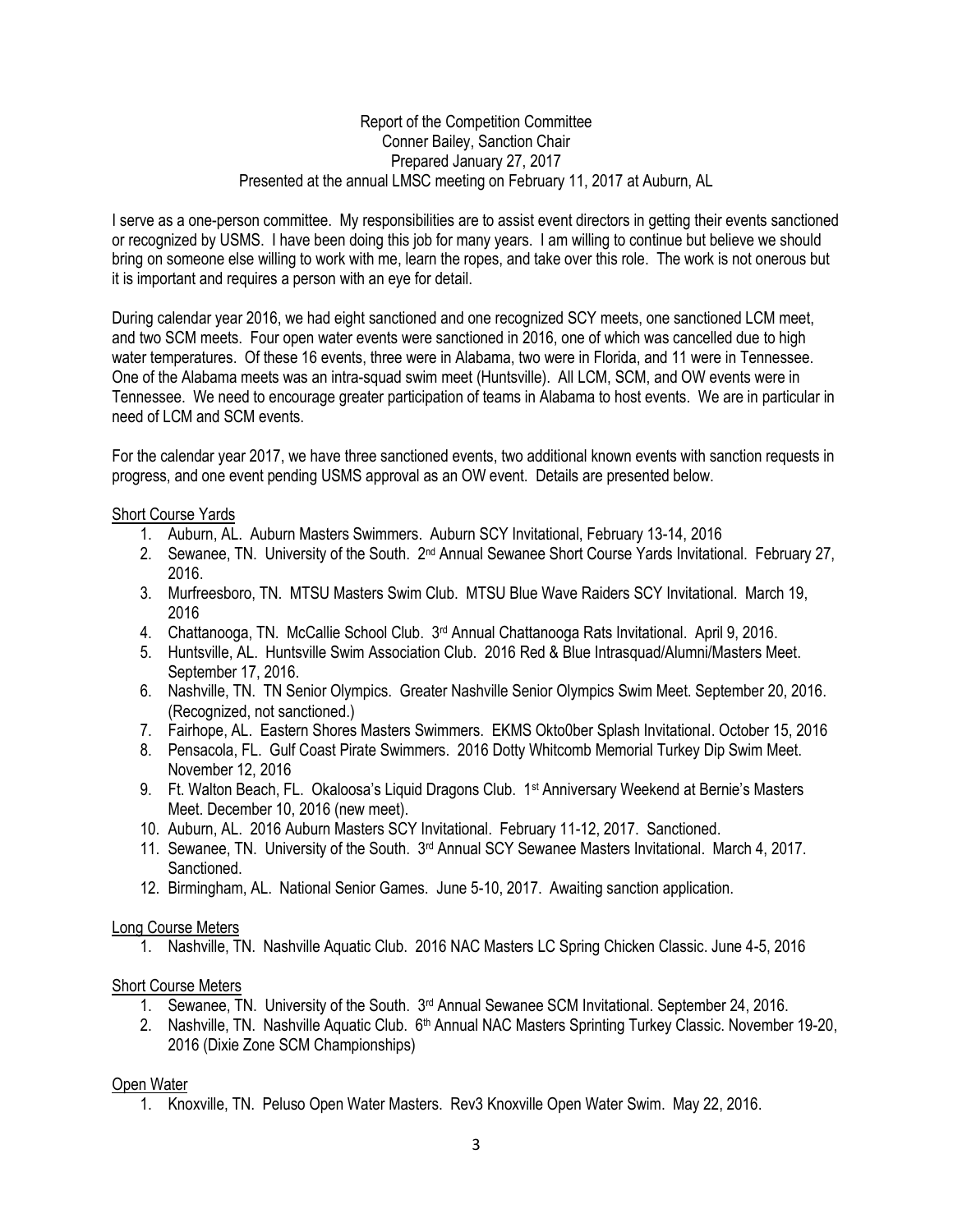- 2. Chattanooga, TN. McCallie School. 11<sup>th</sup> Annual Chattanooga Rat Race. June 11, 2016
- 3. Nashville, TN. Nashville Open Water Swimmers. Splashville Open Water Challenge. August 28, 2016. (Event cancelled due to high water temperatures.) (New Event.)
- 4. Chattanooga, TN. Chattanooga Open Water Swimmers. Swim the Suck. October 8, 2016. (Annual event; first time USMS sanctioned.)
- 5. Nashville, TN. 2017 Splashville Open Water Challenge. May 13, 2017. Sanction pending.
- 6. Chattanooga, TN. McCallie Masters Swimming/COWS. Chattonooga Swim Fest. June 2-4, 2017. (USMS National OW Championship for 9+ mile events on June 3, 2017.) Sanctioned.
- 7. Knoxville, TN. 10k OW swim. September 2017. Awaiting sanction application.

Respectfully submitted,

Conner Bailey Sanctions Chair, Southeastern LMSC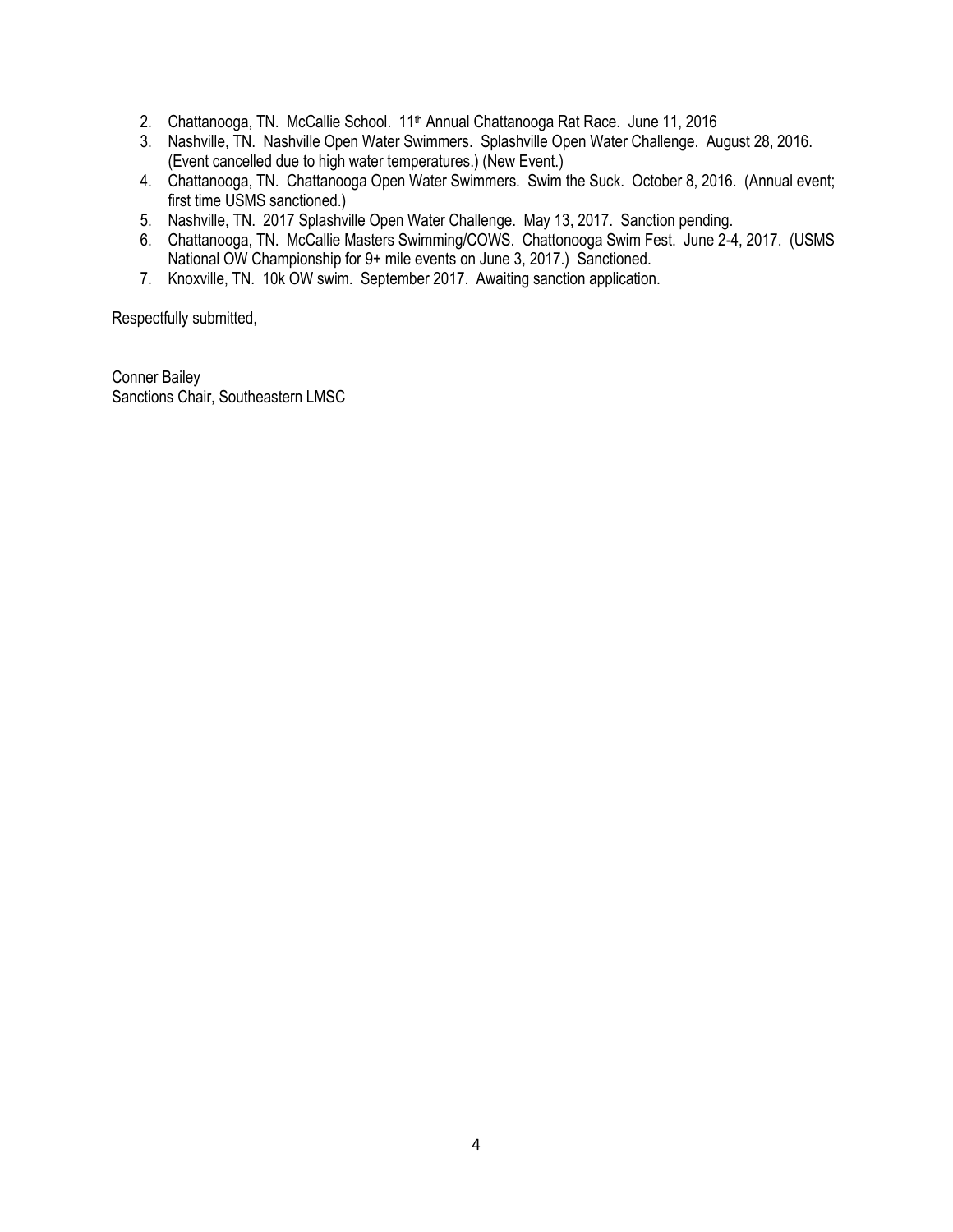## Report of the Top Ten Recorder Judd Jones Prepared January 28, 2017 Presented at the annual LMSC meeting on February 11, 2017 at Auburn, AL

As Top Ten Recorder, my responsibilities are twofold,

First, to process results from sanctioned and recognized pool meets held in the LMSC,

- 1. Receive Meet Manager output file from meet director, upload results to USMS database, perform swimmer and relay audit, and if necessary, work with meet director to resolve various issues (e.g. registration irregularities, questions about swims).
- 2. Confirm pool measurements for meets held in fixed-walls pools; receive pool measurement forms for meets held in bulkhead pools, forward to USMS for review and approval.
- 3. Check with meet director regarding one-event registrations, if any; hand-off to LMSC Registrar if there were. If not,
- 4. Report to other LMSC officers when meet results are processed and complete.

Second, to prepare individual and relay Top Ten reports for each season (SCY, LCM, and SCM), and submit to USMS before the appropriate deadline (SCY June 30; LCM Oct. 20; SCM Jan. 26).

The Top Ten Recorder has no role in open water events. The position requires modest computer skills.

During calendar year 2016, we had twelve sanctioned or recognized meets. All results were processed promptly. All Top Ten reports were submitted on time.

## 2016 Pool Meets

- 1. Auburn SCY Invitational, 2/13-14/16. Results uploaded 2/14/16.
- 2. 2<sup>nd</sup> Annual Sewanee SCY Invitational. 2/27/16. Results uploaded 2/27/16.
- 3. MTSU Blue Wave Raiders SCY Invitational. 3/19/16. Results uploaded 3/21/16.
- 4. 3 rd Annual Chattanooga Rats Invitational. 4/9/16. Results uploaded 4/19/16.
- 5. 2016 NAC Masters LC Spring Chicken Classic. 6/4-5/16. Results uploaded 6/9/2016.
- 6. 2016 Red & Blue Intrasquad/Alumni/Masters Meet. 9/17/16. Results uploaded 9/26/16.
- 7. Greater Nashville Senior Olympics Swim Meet. 9/20/16. Results uploaded 10/3/16.
- 8. 3 rd Annual Sewanee SCM Invitational. 9/24/2016. Results uploaded 9/27/16.
- 9. EKMS Okto0ber Splash Invitational. 10/15/16. Results uploaded 10/20/16.
- 10. 2016 Dotty Whitcomb Memorial Turkey Dip Swim Meet. 11/12/16. Results uploaded 11/28/16.
- 11. 6 th Annual NAC Masters Sprinting Turkey Classic. 11/19-20/16. Results uploaded 11/21/16.
- 12. 1 st Anniversary Weekend at Bernie's Masters Meet. 12/10/16. Results uploaded 12/21/16.

Southeastern LMSC Top Ten results from 2015 SCM, 2016 SCY, and 2016 LCM follow. Results from 2016 SCM are not yet available.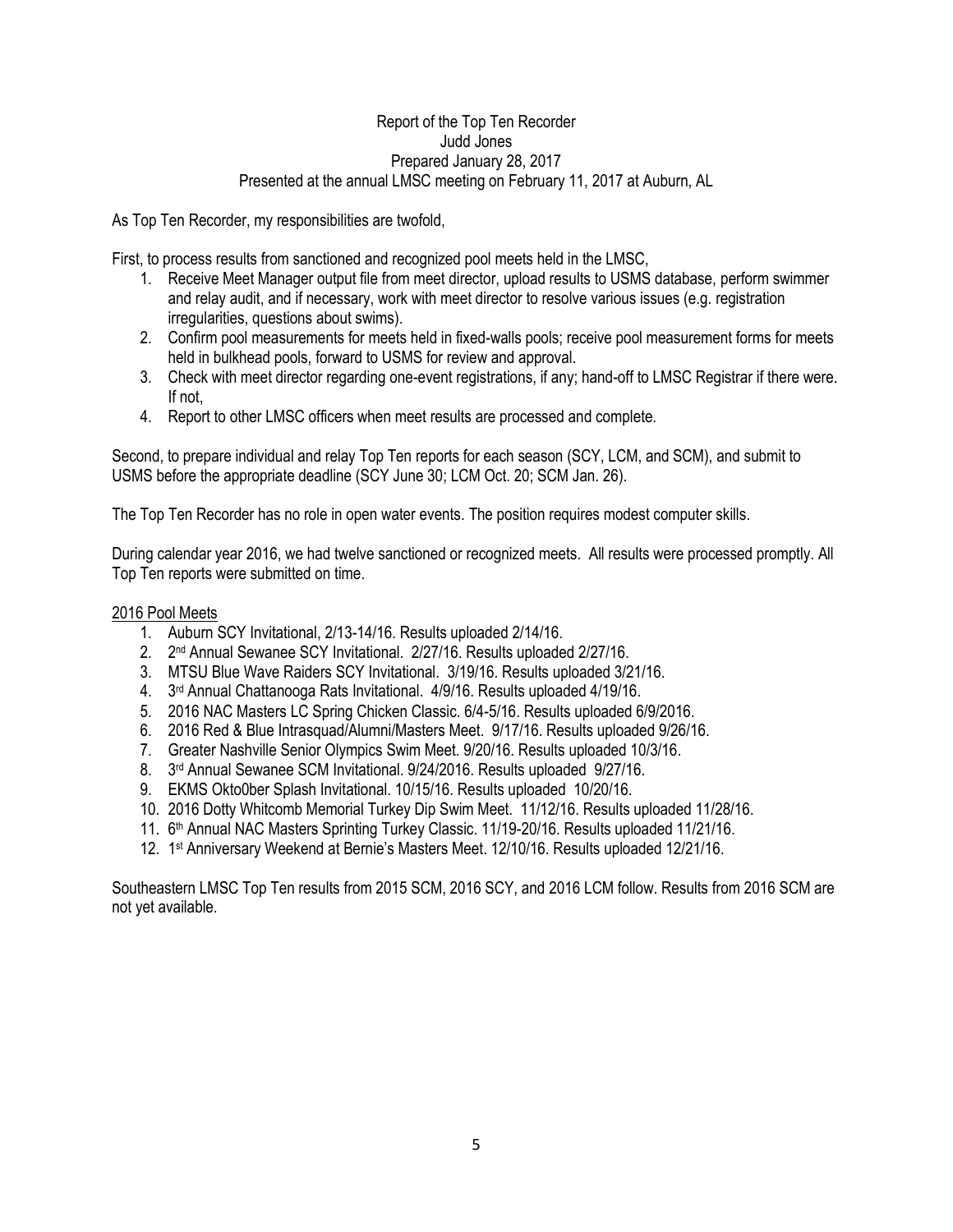#### The following Southeastern LMSC individuals and relays posted USMS Top Ten times for the SCY season ending 5/31/2016.

2016 USMS Top 10 SCY for Southeastern LMSC

| Place<br>===== | Women 25-29<br>Event<br>$\frac{1}{2}$                                                                                                                                                                                                                                                                                                                                                                                                                                                    | Name                                 | Age<br>$=$ $=$ | Club<br>====        | LMSC                               | Time             |
|----------------|------------------------------------------------------------------------------------------------------------------------------------------------------------------------------------------------------------------------------------------------------------------------------------------------------------------------------------------------------------------------------------------------------------------------------------------------------------------------------------------|--------------------------------------|----------------|---------------------|------------------------------------|------------------|
| 6              | 1650 Free                                                                                                                                                                                                                                                                                                                                                                                                                                                                                | Lauren R Clifford                    | 25             | GCPS                | Southeastern                       | 18:52.62         |
| 10             | 100 Breast                                                                                                                                                                                                                                                                                                                                                                                                                                                                               | Alicia M Townsend                    | 29             | OLD1                | Southeastern                       | 1:06.94          |
| 8              | 100 Fly                                                                                                                                                                                                                                                                                                                                                                                                                                                                                  | Abigail M Fish                       | 26             | ENSW                | Southeastern                       | 58.61            |
| 9              | 200 Fly                                                                                                                                                                                                                                                                                                                                                                                                                                                                                  | Alicia M Townsend                    | 29             | OLD1                | Southeastern                       | 2:15.80          |
| 7              | 400 IM                                                                                                                                                                                                                                                                                                                                                                                                                                                                                   | Alicia M Townsend                    | 29             | OLD1                | Southeastern                       | 4:49.15          |
| Women 30-34    |                                                                                                                                                                                                                                                                                                                                                                                                                                                                                          |                                      |                |                     |                                    |                  |
| Place<br>----- | Event<br>$=$ = = = = = = =                                                                                                                                                                                                                                                                                                                                                                                                                                                               | Name<br>---------                    | Age<br>$==$    | Club<br>$==-+$      | LMSC                               | Time<br>=====-   |
| 3              | 50 Free                                                                                                                                                                                                                                                                                                                                                                                                                                                                                  | Lauren Erickson                      | 31             | NASH                | Southeastern                       | 24.30            |
| $\mathbf{1}$   | 100 Free                                                                                                                                                                                                                                                                                                                                                                                                                                                                                 | Lauren Erickson                      | 31             | NASH                | Southeastern                       | 53.04            |
| 9              | 50 Fly                                                                                                                                                                                                                                                                                                                                                                                                                                                                                   | Clarissa Wentworth                   | 30             | NASH                | Southeastern                       | 27.34            |
| 7              | 100 IM                                                                                                                                                                                                                                                                                                                                                                                                                                                                                   | Lauren Erickson                      | 31             | NASH                | Southeastern                       | 1:01.49          |
|                | Women 35-39                                                                                                                                                                                                                                                                                                                                                                                                                                                                              |                                      |                |                     |                                    |                  |
| Place<br>===== | Event<br>$=$ $=$ $=$ $=$ $=$ $=$                                                                                                                                                                                                                                                                                                                                                                                                                                                         | Name                                 | Aqe<br>$==$    | Club<br>$=$ $=$ $=$ | LMSC                               | Time             |
| $\mathbf{1}$   | 50 Free                                                                                                                                                                                                                                                                                                                                                                                                                                                                                  | Jennifer Mihalik                     | 37             | AMS                 | Southeastern                       | 23.70            |
| 9              | 50 Free                                                                                                                                                                                                                                                                                                                                                                                                                                                                                  | Ashley A Whitney                     | 36             | NASH                | Southeastern                       | 25.01            |
| 1<br>1         | 100 Free<br>200 Free                                                                                                                                                                                                                                                                                                                                                                                                                                                                     | Jennifer Mihalik<br>Jennifer Mihalik | 37<br>37       | AMS<br>AMS          | Southeastern<br>Southeastern       | 52.01<br>1:55.46 |
| 10             | 200 Free                                                                                                                                                                                                                                                                                                                                                                                                                                                                                 | Ashley A Whitney                     | 36             | NASH                | Southeastern                       | 2:00.66          |
| 1              | 500 Free                                                                                                                                                                                                                                                                                                                                                                                                                                                                                 | Ashley A Whitney                     | 36             | NASH                | Southeastern                       | 5:15.62          |
| 1              | 1000 Free                                                                                                                                                                                                                                                                                                                                                                                                                                                                                | Ashley A Whitney                     | 36             | NASH                | Southeastern                       | 10:55.87         |
| $\overline{c}$ | 50 Back                                                                                                                                                                                                                                                                                                                                                                                                                                                                                  | Jennifer Mihalik                     | 37             | AMS                 | Southeastern                       | 27.21            |
| 2              | 100 Back                                                                                                                                                                                                                                                                                                                                                                                                                                                                                 | Jennifer Mihalik                     | 37             | AMS                 | Southeastern                       | 57.03            |
| 1              | 200 Back                                                                                                                                                                                                                                                                                                                                                                                                                                                                                 | Jennifer Mihalik                     | 37             | AMS                 | Southeastern                       | 2:02.48          |
| 7              | 50 Breast                                                                                                                                                                                                                                                                                                                                                                                                                                                                                | Ashley A Whitney                     | 36             | NASH                | Southeastern                       | 31.97            |
| 3              | 50 Fly                                                                                                                                                                                                                                                                                                                                                                                                                                                                                   | Jennifer Mihalik                     | 37             | AMS                 | Southeastern                       | 26.45            |
| 1              | 100 Fly                                                                                                                                                                                                                                                                                                                                                                                                                                                                                  | Jennifer Mihalik                     | 37             | AMS                 | Southeastern                       | 56.99            |
| $\overline{c}$ | 100 IM                                                                                                                                                                                                                                                                                                                                                                                                                                                                                   | Jennifer Mihalik                     | 37             | AMS                 | Southeastern                       | 1:00.22          |
| 6              | 100 IM                                                                                                                                                                                                                                                                                                                                                                                                                                                                                   | Ashley A Whitney                     | 36             | NASH                | Southeastern                       | 1:02.36          |
|                | Women $40 - 44$                                                                                                                                                                                                                                                                                                                                                                                                                                                                          |                                      |                |                     |                                    |                  |
| Place          | Event                                                                                                                                                                                                                                                                                                                                                                                                                                                                                    | Name                                 | Age            | Club                | LMSC                               | Time             |
| 8              | 200 Fly                                                                                                                                                                                                                                                                                                                                                                                                                                                                                  | Julie Stuart                         | 42             | TNAQ                | Southeastern                       | 2:39.19          |
|                | Women 45-49                                                                                                                                                                                                                                                                                                                                                                                                                                                                              |                                      |                |                     |                                    |                  |
| Place<br>====  | Event<br>$\frac{1}{1} \frac{1}{1} \frac{1}{1} \frac{1}{1} \frac{1}{1} \frac{1}{1} \frac{1}{1} \frac{1}{1} \frac{1}{1} \frac{1}{1} \frac{1}{1} \frac{1}{1} \frac{1}{1} \frac{1}{1} \frac{1}{1} \frac{1}{1} \frac{1}{1} \frac{1}{1} \frac{1}{1} \frac{1}{1} \frac{1}{1} \frac{1}{1} \frac{1}{1} \frac{1}{1} \frac{1}{1} \frac{1}{1} \frac{1}{1} \frac{1}{1} \frac{1}{1} \frac{1}{1} \frac{1}{1} \frac{$                                                                                    | Name                                 | Aqe<br>$==$    | Club<br>$=$ $=$ $=$ | LMSC                               | Time             |
| 10             | 200 Free                                                                                                                                                                                                                                                                                                                                                                                                                                                                                 | Chris A McPherson                    | 48             | ENSW                | Southeastern                       | 2:10.41          |
| 9              | 50 Back                                                                                                                                                                                                                                                                                                                                                                                                                                                                                  | Chris A McPherson                    | 48             | ENSW                | Southeastern                       | 30.60            |
| 8              | 100 Back                                                                                                                                                                                                                                                                                                                                                                                                                                                                                 | Chris A McPherson                    | 48             | ENSW                | Southeastern                       | 1:06.58          |
| 10             | 200 Back                                                                                                                                                                                                                                                                                                                                                                                                                                                                                 | Chris A McPherson                    | 48             | ENSW                | Southeastern                       | 2:25.92          |
| 7              | 50 Breast                                                                                                                                                                                                                                                                                                                                                                                                                                                                                | Detra R Cleven                       | 47             | KAC                 | Southeastern                       | 35.19            |
| 2              | 100 Breast                                                                                                                                                                                                                                                                                                                                                                                                                                                                               | Detra R Cleven                       | 47             | KAC                 | Southeastern                       | 1:14.44          |
| 5              | 200 Breast                                                                                                                                                                                                                                                                                                                                                                                                                                                                               | Detra R Cleven                       | 47             | KAC                 | Southeastern                       | 2:44.98          |
| 6<br>10        | 50 Fly<br>50 Fly                                                                                                                                                                                                                                                                                                                                                                                                                                                                         | Detra R Cleven<br>Heather Rietz      | 47<br>47       | KAC<br>ENSW         | Southeastern<br>Southeastern       | 28.70<br>29.53   |
| 7              | 100 Flv                                                                                                                                                                                                                                                                                                                                                                                                                                                                                  | Detra R Cleven                       | 47             | KAC                 | Southeastern                       | 1:05.02          |
| 4              | 100 IM                                                                                                                                                                                                                                                                                                                                                                                                                                                                                   | Detra R Cleven                       | 47             | KAC                 | Southeastern                       | 1:06.52          |
| 8              | 100 IM                                                                                                                                                                                                                                                                                                                                                                                                                                                                                   | Chris A McPherson                    | 48             | ENSW                | Southeastern                       | 1:07.05          |
| 5              | 200 IM                                                                                                                                                                                                                                                                                                                                                                                                                                                                                   | Detra R Cleven                       | 47             | KAC                 | Southeastern                       | 2:25.76          |
| 8              | 200 IM                                                                                                                                                                                                                                                                                                                                                                                                                                                                                   | Chris A McPherson                    | 48             | ENSW                | Southeastern                       | 2:27.45          |
|                | Women 55-59                                                                                                                                                                                                                                                                                                                                                                                                                                                                              |                                      |                |                     |                                    |                  |
| Place<br>----- | Event<br>$\begin{tabular}{lllllllllll} \multicolumn{2}{l}{} & \multicolumn{2}{l}{} & \multicolumn{2}{l}{} & \multicolumn{2}{l}{} & \multicolumn{2}{l}{} & \multicolumn{2}{l}{} & \multicolumn{2}{l}{} & \multicolumn{2}{l}{} & \multicolumn{2}{l}{} & \multicolumn{2}{l}{} & \multicolumn{2}{l}{} & \multicolumn{2}{l}{} & \multicolumn{2}{l}{} & \multicolumn{2}{l}{} & \multicolumn{2}{l}{} & \multicolumn{2}{l}{} & \multicolumn{2}{l}{} & \multicolumn{2}{l}{} & \multicolumn{2}{l}$ | Name<br>=================            | Age<br>$=$ $=$ | Club<br>$== == =$   | LMSC<br>-------------------------- | Time<br>======== |
| 10             | 1000 Free                                                                                                                                                                                                                                                                                                                                                                                                                                                                                | Bonny J List                         | 58             | RATS                | Southeastern                       | 12:34.74         |
| 8              | 1650 Free                                                                                                                                                                                                                                                                                                                                                                                                                                                                                | Bonny J List                         | 58             | RATS                | Southeastern                       | 20:47.94         |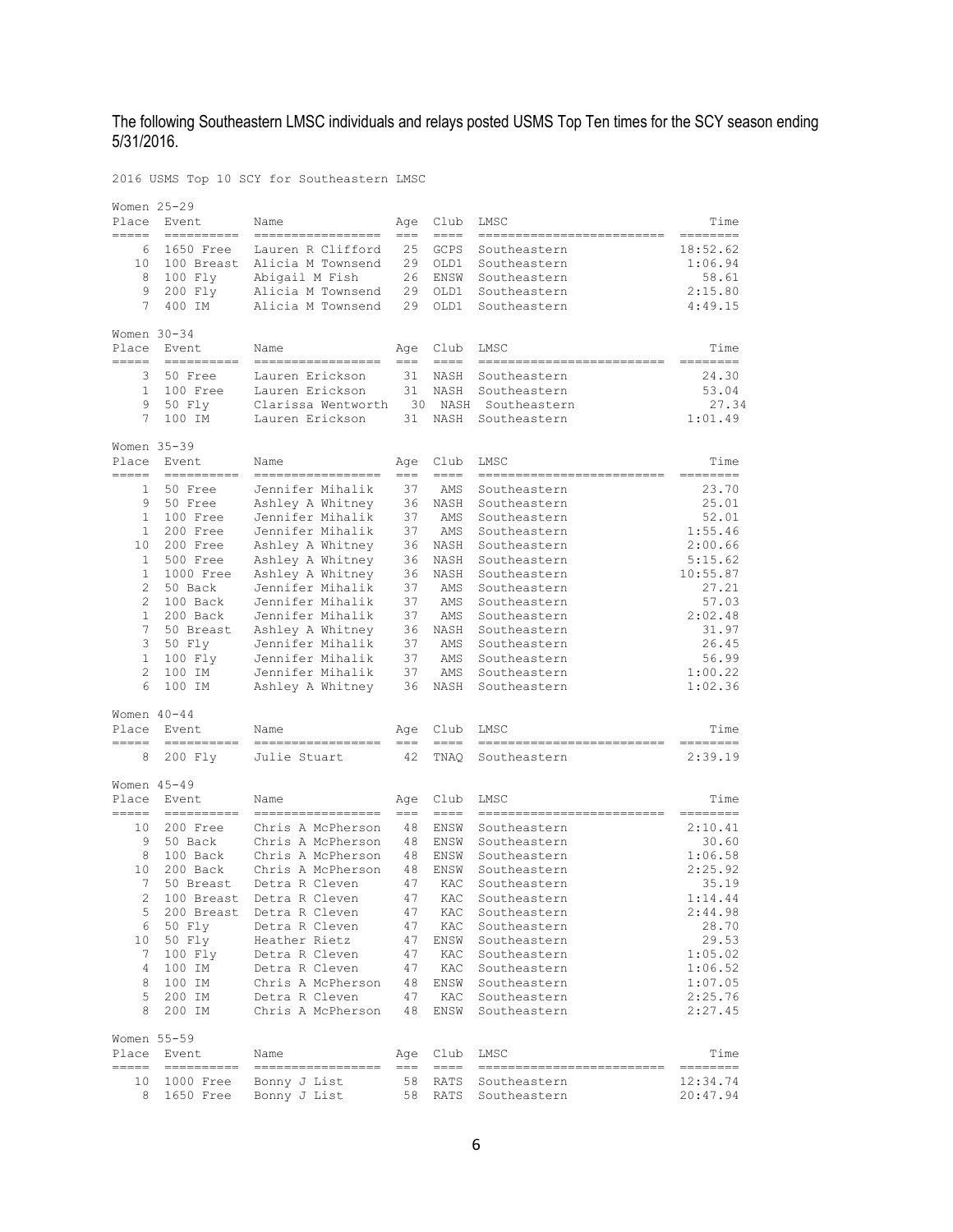| Women 75-79<br>Place<br>$=====$ | Event<br>==========       | Name<br>=================                         | Age<br>$===$  | Club<br>$\qquad \qquad == -$                                                                    | LMSC<br>===========================                       | Time<br>$=$ = = = = = = = =                                                                                                                                                                                                                                                                                                                                                                                                                                                              |         |
|---------------------------------|---------------------------|---------------------------------------------------|---------------|-------------------------------------------------------------------------------------------------|-----------------------------------------------------------|------------------------------------------------------------------------------------------------------------------------------------------------------------------------------------------------------------------------------------------------------------------------------------------------------------------------------------------------------------------------------------------------------------------------------------------------------------------------------------------|---------|
| 10<br>8                         | 100 Breast<br>200 Breast  | Sally W Menk<br>Sally W Menk                      | 77<br>77      | <b>GCPS</b><br>GCPS                                                                             | Southeastern<br>Southeastern                              | 2:09.58<br>4:44.45                                                                                                                                                                                                                                                                                                                                                                                                                                                                       |         |
| Women 80-84                     | Place Event               | Name                                              | Age           | Club                                                                                            | LMSC                                                      | Time                                                                                                                                                                                                                                                                                                                                                                                                                                                                                     |         |
| =====<br>9                      | ==========<br>50 Fly      | ==================<br>Mercedes C Serralles-Galler | $== =$        | $==-=-$                                                                                         | $=$ $=$<br>----------------<br>80<br>GCPS<br>Southeastern | ========                                                                                                                                                                                                                                                                                                                                                                                                                                                                                 | 1:24.03 |
| Women 90-94                     |                           |                                                   |               |                                                                                                 |                                                           |                                                                                                                                                                                                                                                                                                                                                                                                                                                                                          |         |
| Place<br>$=====$                | Event<br>$=$ ===========  | Name<br>------------------                        | Age<br>$== =$ | Club<br>$=$ $=$ $=$                                                                             | LMSC<br>--------------------------                        | Time<br>========                                                                                                                                                                                                                                                                                                                                                                                                                                                                         |         |
| 2                               | 50 Free                   | Marjorie Stone                                    | 92            | GCPS                                                                                            | Southeastern                                              | 59.20                                                                                                                                                                                                                                                                                                                                                                                                                                                                                    |         |
| 2                               | 100 Free                  | Marjorie Stone                                    |               | 92 GCPS                                                                                         | Southeastern                                              | 2:14.56                                                                                                                                                                                                                                                                                                                                                                                                                                                                                  |         |
| 3                               | 200 Free                  | Marjorie Stone                                    |               | 92 GCPS                                                                                         | Southeastern                                              | 5:07.97                                                                                                                                                                                                                                                                                                                                                                                                                                                                                  |         |
| 4                               | 50 Back                   | Marjorie Stone                                    | 92            | GCPS                                                                                            | Southeastern                                              | 1:26.28                                                                                                                                                                                                                                                                                                                                                                                                                                                                                  |         |
| 1                               | 50 Breast                 | Marjorie Stone                                    |               | 92 GCPS                                                                                         | Southeastern                                              | 1:08.22                                                                                                                                                                                                                                                                                                                                                                                                                                                                                  |         |
| 2                               | 100 Breast                | Marjorie Stone                                    | 92            | GCPS                                                                                            | Southeastern                                              | 2:37.51                                                                                                                                                                                                                                                                                                                                                                                                                                                                                  |         |
| $\mathbf{1}$                    | 200 Breast                | Marjorie Stone                                    | 92            | GCPS                                                                                            | Southeastern                                              | 6:01.18                                                                                                                                                                                                                                                                                                                                                                                                                                                                                  |         |
| 1                               | 100 IM                    | Marjorie Stone                                    | 92            | GCPS                                                                                            | Southeastern                                              | 2:48.34                                                                                                                                                                                                                                                                                                                                                                                                                                                                                  |         |
| Men 30-34                       |                           |                                                   |               |                                                                                                 |                                                           |                                                                                                                                                                                                                                                                                                                                                                                                                                                                                          |         |
| Place<br>=====                  | Event<br>$=$ ==========   | Name<br>-----------------                         | Age<br>$== =$ | Club<br>$\qquad \qquad == -$                                                                    | LMSC<br>===========================                       | Time<br>$=$ = = = = = = = =                                                                                                                                                                                                                                                                                                                                                                                                                                                              |         |
| 2                               | 50 Back                   | Jeremy Knowles                                    | 34            | JSC                                                                                             | Southeastern                                              | 25.12                                                                                                                                                                                                                                                                                                                                                                                                                                                                                    |         |
| 10                              | 50 Breast                 | Jeremy Knowles                                    | 34            | JSC                                                                                             | Southeastern                                              | 27.77                                                                                                                                                                                                                                                                                                                                                                                                                                                                                    |         |
| 6                               | 50 Fly                    | Jeremy Knowles                                    | 34            | JSC                                                                                             | Southeastern                                              | 23.34                                                                                                                                                                                                                                                                                                                                                                                                                                                                                    |         |
| 8                               | 100 IM                    | Jeremy Knowles                                    | 34            | JSC                                                                                             | Southeastern                                              | 53.43                                                                                                                                                                                                                                                                                                                                                                                                                                                                                    |         |
|                                 |                           |                                                   |               |                                                                                                 |                                                           |                                                                                                                                                                                                                                                                                                                                                                                                                                                                                          |         |
| Men 50-54                       |                           |                                                   |               |                                                                                                 |                                                           |                                                                                                                                                                                                                                                                                                                                                                                                                                                                                          |         |
| Place                           | Event<br>==========       | Name<br>------------------                        | Age<br>$==$   | Club<br>$====$                                                                                  | LMSC<br>----------------------------                      | Time<br>========                                                                                                                                                                                                                                                                                                                                                                                                                                                                         |         |
| 9                               | 1650 Free                 | Eric R Anderson                                   | 52            | SPAW                                                                                            | Southeastern                                              | 18:41.97                                                                                                                                                                                                                                                                                                                                                                                                                                                                                 |         |
| 5                               | 100 Breast                | Thomas Hancock                                    | 52            | KAC                                                                                             | Southeastern                                              | 1:03.45                                                                                                                                                                                                                                                                                                                                                                                                                                                                                  |         |
| 9                               | 400 IM                    | Roger Von Jouanne                                 | 54            | MATT                                                                                            | Southeastern                                              | 4:45.79                                                                                                                                                                                                                                                                                                                                                                                                                                                                                  |         |
| Men 55-59                       |                           |                                                   |               |                                                                                                 |                                                           |                                                                                                                                                                                                                                                                                                                                                                                                                                                                                          |         |
| Place                           | Event                     | Name                                              | Age           | Club                                                                                            | LMSC                                                      | Time                                                                                                                                                                                                                                                                                                                                                                                                                                                                                     |         |
| =====                           | $=$ ==========            | ==================                                | $===$         | $\qquad \qquad == -$                                                                            | --------------------------                                | $\begin{tabular}{ll} \multicolumn{3}{l}{} & \multicolumn{3}{l}{} & \multicolumn{3}{l}{} \\ \multicolumn{3}{l}{} & \multicolumn{3}{l}{} & \multicolumn{3}{l}{} \\ \multicolumn{3}{l}{} & \multicolumn{3}{l}{} & \multicolumn{3}{l}{} \\ \multicolumn{3}{l}{} & \multicolumn{3}{l}{} & \multicolumn{3}{l}{} \\ \multicolumn{3}{l}{} & \multicolumn{3}{l}{} & \multicolumn{3}{l}{} \\ \multicolumn{3}{l}{} & \multicolumn{3}{l}{} & \multicolumn{3}{l}{} \\ \multicolumn{3}{l}{} & \multic$ |         |
| 5                               | 50 Free                   | David D Berry                                     | 56            | MATT                                                                                            | Southeastern                                              | 23.48                                                                                                                                                                                                                                                                                                                                                                                                                                                                                    |         |
| 8                               | 100 Free                  | David D Berry                                     | 56            | MATT                                                                                            | Southeastern                                              | 52.23                                                                                                                                                                                                                                                                                                                                                                                                                                                                                    |         |
| 3                               | 200 Free                  | Doug A Thain                                      | 56            | MTSC                                                                                            | Southeastern                                              | 1:56.08                                                                                                                                                                                                                                                                                                                                                                                                                                                                                  |         |
| 8                               | 500 Free                  | Doug A Thain                                      | 56            | MTSC                                                                                            | Southeastern                                              | 5:21.87                                                                                                                                                                                                                                                                                                                                                                                                                                                                                  |         |
| 4                               | 1000 Free                 | Doug A Thain                                      | 56            | MTSC                                                                                            | Southeastern                                              | 11:06.98                                                                                                                                                                                                                                                                                                                                                                                                                                                                                 |         |
| 4                               | 50 Back                   | Doug A Thain                                      | 56            | MTSC                                                                                            | Southeastern                                              | 27.49                                                                                                                                                                                                                                                                                                                                                                                                                                                                                    |         |
| 8                               | 100 Back                  | Doug A Thain                                      | 56            | MTSC                                                                                            | Southeastern                                              | 1:00.35                                                                                                                                                                                                                                                                                                                                                                                                                                                                                  |         |
| 8                               | 50 Fly                    | David D Berry                                     | 56            | MATT                                                                                            | Southeastern                                              | 25.83                                                                                                                                                                                                                                                                                                                                                                                                                                                                                    |         |
| 9                               | 100 IM                    | David D Berry                                     |               | 55 MATT                                                                                         | Southeastern                                              | 1:00.07                                                                                                                                                                                                                                                                                                                                                                                                                                                                                  |         |
| Men 65-69                       |                           |                                                   |               |                                                                                                 |                                                           |                                                                                                                                                                                                                                                                                                                                                                                                                                                                                          |         |
|                                 | Place Event               | Name                                              |               | Age Club LMSC                                                                                   |                                                           | Time                                                                                                                                                                                                                                                                                                                                                                                                                                                                                     |         |
|                                 | 2 50 Free                 |                                                   |               | === ====                                                                                        | --------------------------                                | $\begin{array}{cccccccccc} = & = & = & = & = & = & = & = & \end{array}$<br>25.13                                                                                                                                                                                                                                                                                                                                                                                                         |         |
|                                 |                           | John Hazen                                        |               |                                                                                                 | 65 ENSW Southeastern                                      |                                                                                                                                                                                                                                                                                                                                                                                                                                                                                          |         |
|                                 |                           | 10 1650 Free Bill Evans                           |               |                                                                                                 | 65 GCPS Southeastern                                      | 21:39.98                                                                                                                                                                                                                                                                                                                                                                                                                                                                                 |         |
|                                 | 2 50 Back                 | John Hazen                                        |               |                                                                                                 | 65 ENSW Southeastern                                      | 29.93                                                                                                                                                                                                                                                                                                                                                                                                                                                                                    |         |
| 6                               | 50 Fly                    | John Hazen                                        |               |                                                                                                 | 65 ENSW Southeastern                                      | 27.83                                                                                                                                                                                                                                                                                                                                                                                                                                                                                    |         |
| Men 70-74                       |                           |                                                   |               |                                                                                                 |                                                           |                                                                                                                                                                                                                                                                                                                                                                                                                                                                                          |         |
| -----                           | Place Event<br>========== | Name<br>==================                        |               | Age Club LMSC<br>$\qquad \qquad \doteq \qquad \qquad \doteq \qquad \qquad \doteq \qquad \qquad$ |                                                           | Time                                                                                                                                                                                                                                                                                                                                                                                                                                                                                     |         |
| 6                               | 200 IM                    | Ed Reed                                           |               | 72 CTMS                                                                                         | Southeastern                                              | 2:47.91                                                                                                                                                                                                                                                                                                                                                                                                                                                                                  |         |
|                                 | 3 400 IM                  | Ed Reed                                           |               |                                                                                                 | 72 CTMS Southeastern                                      | 6:09.15                                                                                                                                                                                                                                                                                                                                                                                                                                                                                  |         |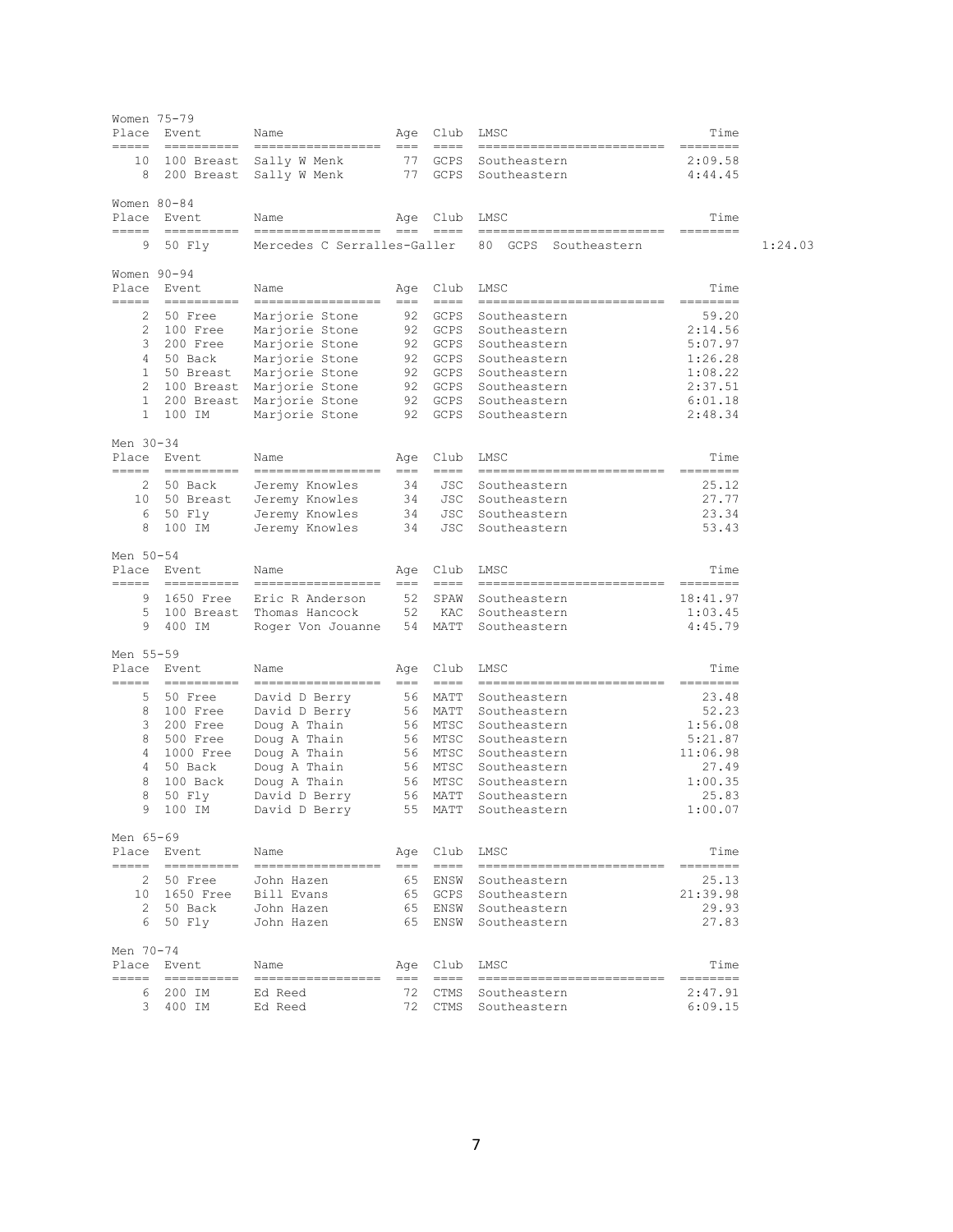| Men 80-84      |                               |                 |     |             |              |         |
|----------------|-------------------------------|-----------------|-----|-------------|--------------|---------|
| Place          | Event                         | Name            | Age | Club        | LMSC         | Time    |
|                |                               | -------------   |     |             |              |         |
| 9              | 50 Free                       | Ray Ascherfeld  | 80  | <b>GCPS</b> | Southeastern | 33.32   |
|                | 200 Free                      | Ray Ascherfeld  | 80  | <b>GCPS</b> | Southeastern | 3:00.18 |
|                | 500 Free                      | Ray Ascherfeld  | 80  | <b>GCPS</b> | Southeastern | 8:18.27 |
| 4              | 50 Back                       | Ray Ascherfeld  | 80  | <b>GCPS</b> | Southeastern | 39.16   |
| 3              | 100 Back                      | Ray Ascherfeld  | 80  | <b>GCPS</b> | Southeastern | 1:26.78 |
| 3              | 200 Back                      | Ray Ascherfeld  | 80  | <b>GCPS</b> | Southeastern | 3:19.34 |
| $\mathfrak{D}$ | 100 Breast                    | William J Lauer | 80  | TNAO        | Southeastern | 1:35.49 |
| $\mathcal{L}$  | 200 Breast                    | William J Lauer | 80  | TNAO        | Southeastern | 3:31.66 |
|                | 50 Fly                        | William J Lauer | 81  | TNAO        | Southeastern | 35.37   |
| $\mathcal{L}$  | 100 Fly                       | William J Lauer | 81  | TNAO        | Southeastern | 1:29.43 |
|                | 200 Flv                       | William J Lauer | 81  | TNAO        | Southeastern | 3:36.26 |
| $\mathfrak{D}$ | 100 <sub>1</sub><br><b>TM</b> | William J Lauer | 81  | TNAO        | Southeastern | 1:23.48 |
| $\mathfrak{D}$ | 200<br>TM.                    | William J Lauer | 80  | TNAO        | Southeastern | 3:05.43 |
| $\mathcal{P}$  | 400<br><b>TM</b>              | William J Lauer | 81  | TNAO        | Southeastern | 6:51.40 |

2016 USMS Top 10 SCY Relays for Southeastern LMSC

Women 75+ SCY (2016) Place Event Club LMSC LMSC Time Swimmers ===== ========== =============== ========================= ======== ======================== 5 200 Free GCPS Southeastern 4:18.84 Sally W Menk (77), Marjorie Stone (92), Mercedes C Serralles-Galler (80), Kay Miller (81) Mixed 55+ SCY (2016) Place Event Club LMSC LMSC Time Swimmers ===== ========== =============== ========================= ======== ======================== 4 200 Free NASH Southeastern 1:46.80 Martha Erickson (64), Charles F Lemaistre (62), Diane A Allison (63), Jeff Ockerman (60)

#### The following Southeastern LMSC individuals and relays posted USMS Top Ten times in the LCM season ending 9/30/2016.

2016 USMS Top 10 LCM for Southeastern LMSC

| Women 25-29<br>Place | <b>Fvent</b> | Name                         | Age         | Club        | LMSC                        | Time      |
|----------------------|--------------|------------------------------|-------------|-------------|-----------------------------|-----------|
| =====                | ==========   | =================            | $=$ $=$ $=$ | $=$ $=$ $=$ | ==========================  | ========  |
| 8                    | 100 Free     | Abigail M Fish               | 27          | ENSW        | Southeastern                | 1:02.51   |
| 3                    | 100 Flv      | Abigail M Fish               | 27          | ENSW        | Southeastern                | 1:08.12   |
| Women $30-34$        |              |                              |             |             |                             |           |
| Place                | Event        | Name                         | Age         | Club        | LMSC                        | Time      |
| =====                | ==========   | =================            | $===$       |             | ==========================  | --------- |
| $\mathbf{1}$         | 50 Breast    | Elizabeth Bruce              | 32          | NASH        | Southeastern                | 34.76     |
| $\mathcal{L}$        |              | 100 Breast Elizabeth Bruce   | 32          | NASH        | Southeastern                | 1:18.96   |
| 4                    |              | 200 Breast Christina L Twist | 30          | ENSW        | Southeastern                | 3:17.16   |
| 5                    | 50 Fly       | Elizabeth Bruce              | 32          | NASH        | Southeastern                | 31.87     |
| Women 35-39          |              |                              |             |             |                             |           |
| Place                | Event        | Name                         | Age         | Club        | LMSC                        | Time      |
| =====                | ==========   | ==================           | $===$       | $====$      | --------------------------- | ========  |
| 3                    | 50 Free      | Jennifer Mihalik             | 38          | AMS         | Southeastern                | 28.06     |
| 4                    | 100 Free     | Jennifer Mihalik             | 38          | AMS         | Southeastern                | 1:01.39   |
| 10                   | 100 Free     | Ashley A Whitney             | 37          | NASH        | Southeastern                | 1:04.58   |
| $\mathfrak{D}$       | 200 Free     | Ashley A Whitney             | 37          | NASH        | Southeastern                | 2:12.35   |
| $\overline{4}$       | $200$ Free   | Jennifer Mihalik             | 38          | AMS         | Southeastern                | 2:19.98   |
| 3                    | 400 Free     | Ashley A Whitney             | 37          | NASH        | Southeastern                | 4:56.07   |
| $\overline{c}$       | 800 Free     | Ashley A Whitney             | 37          | NASH        | Southeastern                | 9:57.91   |
| $\mathfrak{D}$       | 50 Back      | Jennifer Mihalik             | 38          | AMS         | Southeastern                | 33.01     |
| $\mathfrak{D}$       | 100 Back     | Jennifer Mihalik             | 38          | AMS         | Southeastern                | 1:09.46   |
| $\overline{c}$       | 200 Back     | Jennifer Mihalik             | 38          | AMS         | Southeastern                | 2:33.07   |
| 3                    | 50 Fly       | Jennifer Mihalik             | 38          | AMS         | Southeastern                | 30.69     |
| 7                    | 100 Flv      | Jennifer Mihalik             | 38          | AMS         | Southeastern                | 1:11.38   |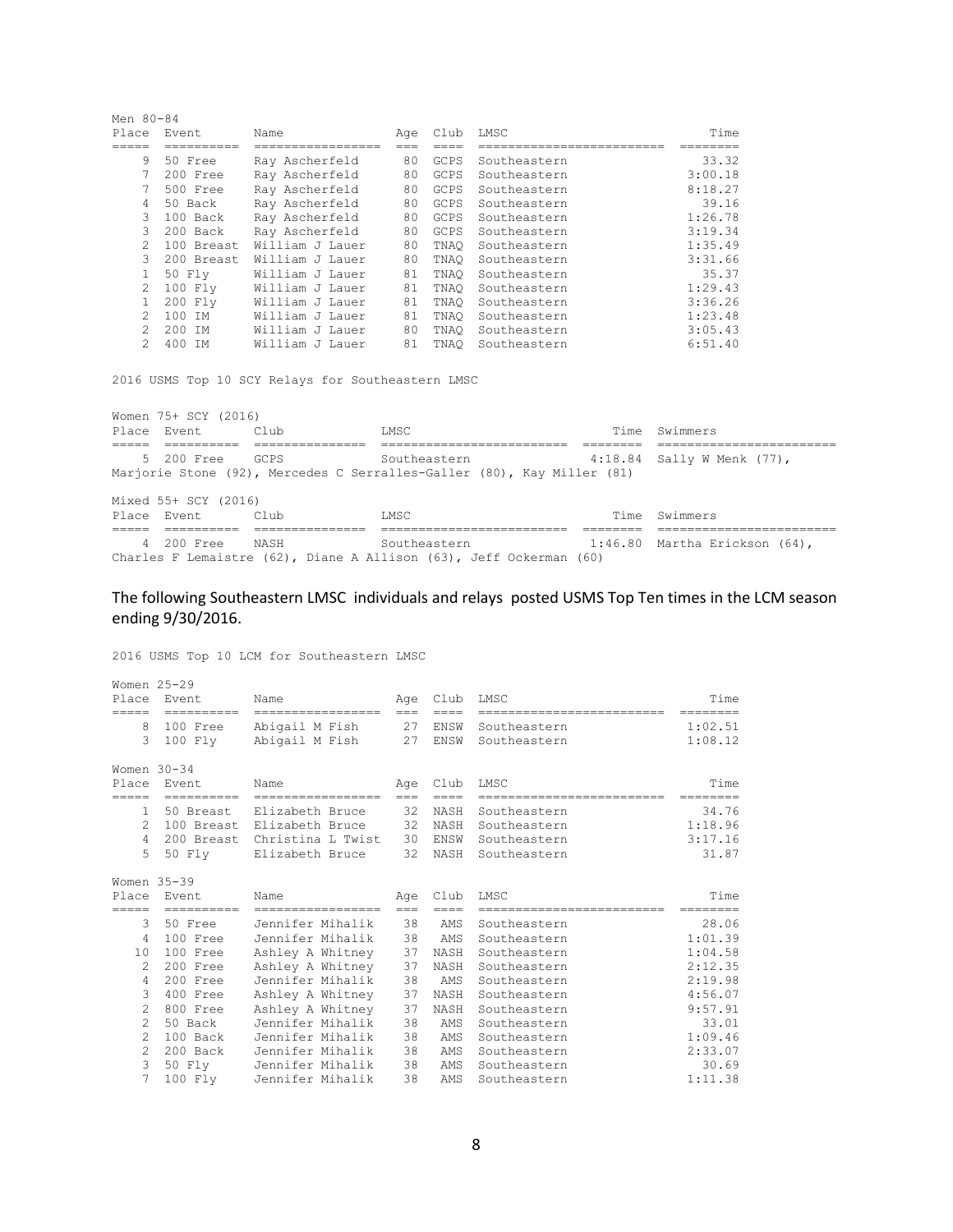| Women 45-49<br>Place | Event                                                                                                                                                                                                                                                                                                                                                                                                                                                                                             | Name                                    | Age                | Club                         | LMSC                                       | Time                                                                                                                                                                                                                                                                                                                                                                                                                                                                                           |
|----------------------|---------------------------------------------------------------------------------------------------------------------------------------------------------------------------------------------------------------------------------------------------------------------------------------------------------------------------------------------------------------------------------------------------------------------------------------------------------------------------------------------------|-----------------------------------------|--------------------|------------------------------|--------------------------------------------|------------------------------------------------------------------------------------------------------------------------------------------------------------------------------------------------------------------------------------------------------------------------------------------------------------------------------------------------------------------------------------------------------------------------------------------------------------------------------------------------|
| -----<br>8           | $\begin{array}{cccccccccc} \multicolumn{2}{c}{} & \multicolumn{2}{c}{} & \multicolumn{2}{c}{} & \multicolumn{2}{c}{} & \multicolumn{2}{c}{} & \multicolumn{2}{c}{} & \multicolumn{2}{c}{} & \multicolumn{2}{c}{} & \multicolumn{2}{c}{} & \multicolumn{2}{c}{} & \multicolumn{2}{c}{} & \multicolumn{2}{c}{} & \multicolumn{2}{c}{} & \multicolumn{2}{c}{} & \multicolumn{2}{c}{} & \multicolumn{2}{c}{} & \multicolumn{2}{c}{} & \multicolumn{2}{c}{} & \multicolumn{2}{c}{} & \mult$<br>50 Free | ------------------<br>Heather Rietz     | $===$<br>48        | $==-+$<br>ENSW               | --------------------------<br>Southeastern | $=$ $=$ $=$ $=$<br>$=$ $=$ $=$<br>30.45                                                                                                                                                                                                                                                                                                                                                                                                                                                        |
| 7                    | 200 Free                                                                                                                                                                                                                                                                                                                                                                                                                                                                                          | Chris A McPherson                       |                    | 49 ENSW                      | Southeastern                               | 2:29.93                                                                                                                                                                                                                                                                                                                                                                                                                                                                                        |
| $4\overline{ }$      | 50 Back                                                                                                                                                                                                                                                                                                                                                                                                                                                                                           | Chris A McPherson                       | 49                 | ENSW                         | Southeastern                               | 35.74                                                                                                                                                                                                                                                                                                                                                                                                                                                                                          |
| 6                    | 100 Back                                                                                                                                                                                                                                                                                                                                                                                                                                                                                          | Chris A McPherson                       | 49                 | ENSW                         | Southeastern                               | 1:18.27                                                                                                                                                                                                                                                                                                                                                                                                                                                                                        |
| 8                    | 50 Breast                                                                                                                                                                                                                                                                                                                                                                                                                                                                                         | Laura M Ladd                            | 49                 | ENSW                         | Southeastern                               | 41.50                                                                                                                                                                                                                                                                                                                                                                                                                                                                                          |
| 3                    | 50 Fly                                                                                                                                                                                                                                                                                                                                                                                                                                                                                            | Chris A McPherson                       | 49                 | ENSW                         | Southeastern                               | 32.86                                                                                                                                                                                                                                                                                                                                                                                                                                                                                          |
| 10                   | 50 Fly                                                                                                                                                                                                                                                                                                                                                                                                                                                                                            | Heather Rietz                           | 48                 | ENSW                         | Southeastern                               | 35.30                                                                                                                                                                                                                                                                                                                                                                                                                                                                                          |
| 5                    | 100 Fly                                                                                                                                                                                                                                                                                                                                                                                                                                                                                           | Detra R Cleven                          | 48                 | KAC                          | Southeastern                               | 1:20.61                                                                                                                                                                                                                                                                                                                                                                                                                                                                                        |
| 4                    | 200 IM                                                                                                                                                                                                                                                                                                                                                                                                                                                                                            | Chris A McPherson                       |                    | 49 ENSW                      | Southeastern                               | 2:51.82                                                                                                                                                                                                                                                                                                                                                                                                                                                                                        |
| 10                   | 200 IM                                                                                                                                                                                                                                                                                                                                                                                                                                                                                            | Detra R Cleven                          | 48                 | KAC                          | Southeastern                               | 2:59.38                                                                                                                                                                                                                                                                                                                                                                                                                                                                                        |
| Women 70-74          |                                                                                                                                                                                                                                                                                                                                                                                                                                                                                                   |                                         |                    |                              |                                            |                                                                                                                                                                                                                                                                                                                                                                                                                                                                                                |
| Place<br>-----       | Event<br>==========                                                                                                                                                                                                                                                                                                                                                                                                                                                                               | Name<br>=================               | Age<br>$===$       | Club<br>$= = = =$            | LMSC<br>----------------                   | Time<br>========                                                                                                                                                                                                                                                                                                                                                                                                                                                                               |
|                      |                                                                                                                                                                                                                                                                                                                                                                                                                                                                                                   | 10 100 Breast Frances L Roark           | 70                 | AMS                          | Southeastern                               | 2:05.17                                                                                                                                                                                                                                                                                                                                                                                                                                                                                        |
|                      |                                                                                                                                                                                                                                                                                                                                                                                                                                                                                                   | 8 200 Breast Frances L Roark            | 70                 | AMS                          | Southeastern                               | 4:34.58                                                                                                                                                                                                                                                                                                                                                                                                                                                                                        |
| Men 25-29<br>Place   | Event                                                                                                                                                                                                                                                                                                                                                                                                                                                                                             | Name                                    | Age                | Club                         | LMSC                                       | Time                                                                                                                                                                                                                                                                                                                                                                                                                                                                                           |
|                      | ----- ----------<br>1 50 Breast                                                                                                                                                                                                                                                                                                                                                                                                                                                                   | ------------------<br>Robert C Lovelace | $= == -$<br>27     | $=$ $=$ $=$<br>NASH          | --------------------------<br>Southeastern | $=$ = = = = = = =<br>29.04                                                                                                                                                                                                                                                                                                                                                                                                                                                                     |
| $\mathbf{1}$         |                                                                                                                                                                                                                                                                                                                                                                                                                                                                                                   | 100 Breast Robert C Lovelace            |                    | 27 NASH                      | Southeastern                               | 1:02.69                                                                                                                                                                                                                                                                                                                                                                                                                                                                                        |
|                      |                                                                                                                                                                                                                                                                                                                                                                                                                                                                                                   |                                         |                    |                              |                                            |                                                                                                                                                                                                                                                                                                                                                                                                                                                                                                |
| Men 30-34            | Place Event                                                                                                                                                                                                                                                                                                                                                                                                                                                                                       | Name                                    | Age                | Club                         | LMSC                                       | Time                                                                                                                                                                                                                                                                                                                                                                                                                                                                                           |
|                      | ----- ---------                                                                                                                                                                                                                                                                                                                                                                                                                                                                                   | =================                       | $=$ $=$            | -----                        | --------------------------                 | $=$ = = = = = = = =                                                                                                                                                                                                                                                                                                                                                                                                                                                                            |
|                      | 7 50 Free                                                                                                                                                                                                                                                                                                                                                                                                                                                                                         | Daniel W Farnham                        |                    | 33 UC15                      | Southeastern                               | 24.73                                                                                                                                                                                                                                                                                                                                                                                                                                                                                          |
|                      | 8 100 Free                                                                                                                                                                                                                                                                                                                                                                                                                                                                                        | Daniel W Farnham                        |                    | 33 UC15                      | Southeastern                               | 56.57                                                                                                                                                                                                                                                                                                                                                                                                                                                                                          |
|                      | 6 800 Free                                                                                                                                                                                                                                                                                                                                                                                                                                                                                        | Tony White                              |                    | 31 NASH                      | Southeastern                               | 10:09.42                                                                                                                                                                                                                                                                                                                                                                                                                                                                                       |
| $7^{\circ}$          | 1500 Free                                                                                                                                                                                                                                                                                                                                                                                                                                                                                         | Tony White                              |                    | 31 NASH                      | Southeastern                               | 20:29.44                                                                                                                                                                                                                                                                                                                                                                                                                                                                                       |
| Men 50-54            |                                                                                                                                                                                                                                                                                                                                                                                                                                                                                                   |                                         |                    |                              |                                            |                                                                                                                                                                                                                                                                                                                                                                                                                                                                                                |
| =====                | Place Event<br>$=$ ==========                                                                                                                                                                                                                                                                                                                                                                                                                                                                     | Name<br>------------------              | Age<br>$===$       | Club<br>$==-=$               | LMSC<br>==========================         | Time<br>$=$ = = = = = = = =                                                                                                                                                                                                                                                                                                                                                                                                                                                                    |
| 6                    |                                                                                                                                                                                                                                                                                                                                                                                                                                                                                                   | 800 Free Eric R Anderson                | 53                 | SPAW                         | Southeastern                               | 10:05.60                                                                                                                                                                                                                                                                                                                                                                                                                                                                                       |
| Men 65-69            |                                                                                                                                                                                                                                                                                                                                                                                                                                                                                                   |                                         |                    |                              |                                            |                                                                                                                                                                                                                                                                                                                                                                                                                                                                                                |
|                      | Place Event                                                                                                                                                                                                                                                                                                                                                                                                                                                                                       | Name<br>=================               | $== =$             | Age Club<br>-----            | LMSC<br>==========================         | Time<br>========                                                                                                                                                                                                                                                                                                                                                                                                                                                                               |
|                      | 4 50 Free                                                                                                                                                                                                                                                                                                                                                                                                                                                                                         | John Hazen                              |                    | 66 ENSW                      | Southeastern                               | 28.49                                                                                                                                                                                                                                                                                                                                                                                                                                                                                          |
|                      | 3 50 Back                                                                                                                                                                                                                                                                                                                                                                                                                                                                                         | John Hazen                              |                    | 66 ENSW                      | Southeastern                               | 34.22                                                                                                                                                                                                                                                                                                                                                                                                                                                                                          |
|                      | 7 50 Fly                                                                                                                                                                                                                                                                                                                                                                                                                                                                                          | John Hazen                              |                    | 66 ENSW                      | Southeastern                               | 31.30                                                                                                                                                                                                                                                                                                                                                                                                                                                                                          |
| Men 70-74            |                                                                                                                                                                                                                                                                                                                                                                                                                                                                                                   |                                         |                    |                              |                                            |                                                                                                                                                                                                                                                                                                                                                                                                                                                                                                |
|                      | Place Event<br>----- ----------                                                                                                                                                                                                                                                                                                                                                                                                                                                                   | Name<br>------------------              | Aqe<br>$=$ $=$ $=$ | Club<br>$\qquad \qquad == -$ | LMSC<br>===========================        | Time<br>$\begin{array}{cccccccccc} \multicolumn{2}{c}{} & \multicolumn{2}{c}{} & \multicolumn{2}{c}{} & \multicolumn{2}{c}{} & \multicolumn{2}{c}{} & \multicolumn{2}{c}{} & \multicolumn{2}{c}{} & \multicolumn{2}{c}{} & \multicolumn{2}{c}{} & \multicolumn{2}{c}{} & \multicolumn{2}{c}{} & \multicolumn{2}{c}{} & \multicolumn{2}{c}{} & \multicolumn{2}{c}{} & \multicolumn{2}{c}{} & \multicolumn{2}{c}{} & \multicolumn{2}{c}{} & \multicolumn{2}{c}{} & \multicolumn{2}{c}{} & \mult$ |
| 6                    | 200 Free                                                                                                                                                                                                                                                                                                                                                                                                                                                                                          | Ed Reed                                 | 73                 | CTMS                         | Southeastern                               | 2:41.02                                                                                                                                                                                                                                                                                                                                                                                                                                                                                        |
| 5                    | 400 Free                                                                                                                                                                                                                                                                                                                                                                                                                                                                                          | Ed Reed                                 | 73                 | CTMS                         | Southeastern                               | 5:47.21                                                                                                                                                                                                                                                                                                                                                                                                                                                                                        |
| 7                    | 800 Free                                                                                                                                                                                                                                                                                                                                                                                                                                                                                          | Conner Bailey                           | 70                 | AMS                          | Southeastern                               | 12:55.85                                                                                                                                                                                                                                                                                                                                                                                                                                                                                       |
| 8                    | 200 Back                                                                                                                                                                                                                                                                                                                                                                                                                                                                                          | Conner Bailey                           | 70                 | AMS                          | Southeastern                               | 3:39.28                                                                                                                                                                                                                                                                                                                                                                                                                                                                                        |
| 10                   | 100 Breast Ed Reed                                                                                                                                                                                                                                                                                                                                                                                                                                                                                |                                         | 73                 | CTMS                         | Southeastern                               | 1:43.29                                                                                                                                                                                                                                                                                                                                                                                                                                                                                        |
| 4                    | 200 Breast                                                                                                                                                                                                                                                                                                                                                                                                                                                                                        | Ed Reed                                 | 73                 | CTMS                         | Southeastern                               | 3:26.89                                                                                                                                                                                                                                                                                                                                                                                                                                                                                        |
| 10                   | 50 Fly                                                                                                                                                                                                                                                                                                                                                                                                                                                                                            | Ed Reed                                 | 73                 | CTMS                         | Southeastern                               | 38.74                                                                                                                                                                                                                                                                                                                                                                                                                                                                                          |
| 3<br>5               | $100$ $Fly$<br>200 IM                                                                                                                                                                                                                                                                                                                                                                                                                                                                             | Ed Reed<br>Ed Reed                      | 73<br>73           | CTMS                         | Southeastern<br>Southeastern               | 1:40.51<br>3:09.97                                                                                                                                                                                                                                                                                                                                                                                                                                                                             |
| 10                   | 200 IM                                                                                                                                                                                                                                                                                                                                                                                                                                                                                            | Conner Bailey                           | 70                 | CTMS<br>AMS                  | Southeastern                               | 3:27.97                                                                                                                                                                                                                                                                                                                                                                                                                                                                                        |
| 2                    | 400 IM                                                                                                                                                                                                                                                                                                                                                                                                                                                                                            | Ed Reed                                 | 73                 | CTMS                         | Southeastern                               | 6:59.04                                                                                                                                                                                                                                                                                                                                                                                                                                                                                        |
|                      |                                                                                                                                                                                                                                                                                                                                                                                                                                                                                                   |                                         |                    |                              |                                            |                                                                                                                                                                                                                                                                                                                                                                                                                                                                                                |

2016 USMS Top 10 LCM Relays for Southeastern LMSC

| Women 160-199 LCM (2016)<br>Place Event | Club.       | LMSC                                                              | Time Swimmers               |
|-----------------------------------------|-------------|-------------------------------------------------------------------|-----------------------------|
|                                         |             |                                                                   |                             |
| 5 200 Free                              | <b>ENSW</b> | Southeastern                                                      | 2:05.15 Heather Rietz (48), |
|                                         |             | Christina L Twist (30), Laura M Ladd (49), Chris A McPherson (49) |                             |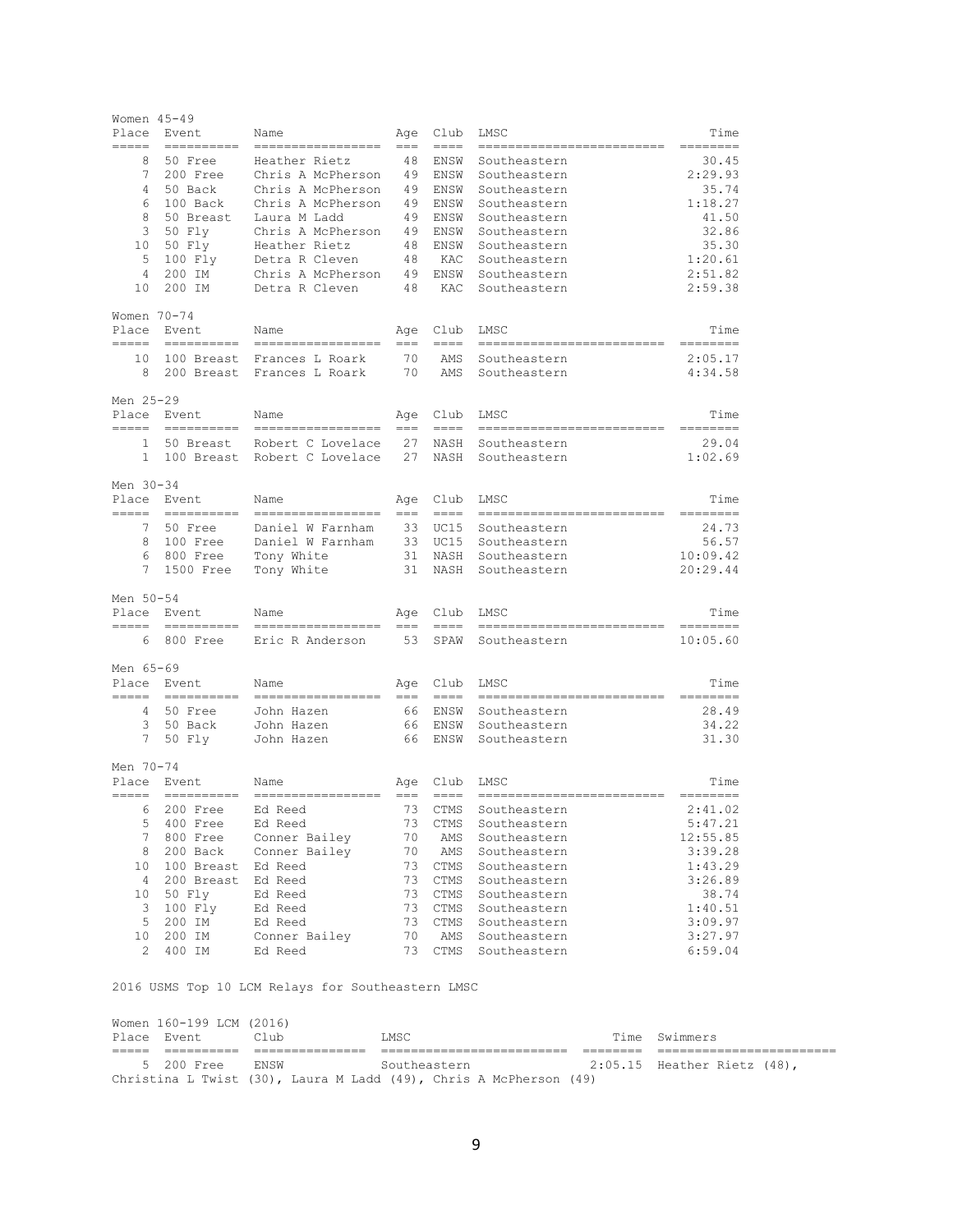| Mixed 200-239 LCM (2016) |       |                                                                   |                               |
|--------------------------|-------|-------------------------------------------------------------------|-------------------------------|
| Place Event              | Club. | T.MSC                                                             | Time Swimmers                 |
|                          |       |                                                                   |                               |
| 9 800 Free               | AMS   | Southeastern                                                      | 12:41.65 Roland S Roark (68), |
|                          |       | Frances L Roark (70), Jennifer Mihalik (38), Richard C Smith (51) |                               |

# The following Southeastern LMSC individuals and relays posted USMS Top Ten times in the SCM season ending 12/31/2015.

2015 USMS Top 10 SCM for Southeastern LMSC

| Women 18-24<br>Place<br>----- | Event<br>==========                                                                                                                                                                                                                                                                                                                                                                                                                                                                              | Name<br>==================               | Aqe<br>$===$   | Club<br>$= = = =$ | LMSC<br>--------------------------           | Time<br>========    |
|-------------------------------|--------------------------------------------------------------------------------------------------------------------------------------------------------------------------------------------------------------------------------------------------------------------------------------------------------------------------------------------------------------------------------------------------------------------------------------------------------------------------------------------------|------------------------------------------|----------------|-------------------|----------------------------------------------|---------------------|
| 5.                            | 50 Free                                                                                                                                                                                                                                                                                                                                                                                                                                                                                          | Taylor Jones                             | 18             | <b>BUSC</b>       | Southeastern                                 | 28.24               |
| 10                            | 50 Free                                                                                                                                                                                                                                                                                                                                                                                                                                                                                          | Rachel Deutsch                           | 22             | NASH              | Southeastern                                 | 29.17               |
| 3                             | 100 Free                                                                                                                                                                                                                                                                                                                                                                                                                                                                                         | Taylor Jones                             | 18             | <b>BUSC</b>       | Southeastern                                 | 1:02.30             |
| 5                             | 800 Free                                                                                                                                                                                                                                                                                                                                                                                                                                                                                         | Julia Kucherich                          | 24             | NASH              | Southeastern                                 | 10:34.77            |
| 8                             | 800 Free                                                                                                                                                                                                                                                                                                                                                                                                                                                                                         | Alexandra Painter                        | 22             | NASH              | Southeastern                                 | 11:30.02            |
| 2                             | 1500 Free                                                                                                                                                                                                                                                                                                                                                                                                                                                                                        | Julia Kucherich                          | 24             | NASH              | Southeastern                                 | 20:17.75            |
| $\overline{4}$                | 1500 Free                                                                                                                                                                                                                                                                                                                                                                                                                                                                                        | Mia Elbon                                | 23             | 615               | Southeastern                                 | 21:13.30            |
| 5                             | 100 Back                                                                                                                                                                                                                                                                                                                                                                                                                                                                                         | Kathryn K George                         | 23             | NASH              | Southeastern                                 | 1:14.08             |
| $\overline{4}$                | 200 Back                                                                                                                                                                                                                                                                                                                                                                                                                                                                                         | Kathryn K George                         | 23             | NASH              | Southeastern                                 | 2:45.56             |
| $\mathbf{1}$                  | 50 Breast                                                                                                                                                                                                                                                                                                                                                                                                                                                                                        | Melissa L Cooper                         | 23             | NASH              | Southeastern                                 | 33.59               |
| $\mathbf{1}$                  | 100 Breast                                                                                                                                                                                                                                                                                                                                                                                                                                                                                       | Melissa L Cooper                         | 23             | NASH              | Southeastern                                 | 1:15.52             |
| 7                             | 50 Fly                                                                                                                                                                                                                                                                                                                                                                                                                                                                                           | Taylor Jones                             | 18             | <b>BUSC</b>       | Southeastern                                 | 32.34               |
| 9                             | 100 Fly                                                                                                                                                                                                                                                                                                                                                                                                                                                                                          | Kathryn K George                         | 23             | NASH              | Southeastern                                 | 1:14.37             |
| $\mathbf{1}$                  | 100 IM                                                                                                                                                                                                                                                                                                                                                                                                                                                                                           | Lindsay D Gendron                        | 23             | NASH              | Southeastern                                 | 1:07.87             |
| 3                             | 100 IM                                                                                                                                                                                                                                                                                                                                                                                                                                                                                           | Melissa L Cooper                         | 23             | NASH              | Southeastern                                 | 1:08.33             |
| 4                             | 400 IM                                                                                                                                                                                                                                                                                                                                                                                                                                                                                           | Julia Kucherich                          | 24             | NASH              | Southeastern                                 | 5:34.05             |
| 10                            | 400 IM                                                                                                                                                                                                                                                                                                                                                                                                                                                                                           | Mia Elbon                                | 23             | 615               | Southeastern                                 | 6:24.43             |
|                               |                                                                                                                                                                                                                                                                                                                                                                                                                                                                                                  |                                          |                |                   |                                              |                     |
| Women 25-29<br>Place          | Event                                                                                                                                                                                                                                                                                                                                                                                                                                                                                            | Name                                     | Age            | Club              | LMSC                                         | Time                |
| -----                         | $=$ ==========                                                                                                                                                                                                                                                                                                                                                                                                                                                                                   | ==================                       | $===$          | $=$ $=$ $=$ $=$   | ==========================                   | $=$ = = = = = = = = |
| $7\phantom{.0}$               | 50 Free                                                                                                                                                                                                                                                                                                                                                                                                                                                                                          | Donna Smailis                            | 28             | 615               | Southeastern                                 | 27.38               |
| 2                             | 100 Free                                                                                                                                                                                                                                                                                                                                                                                                                                                                                         | Donna Smailis                            | 28             | 615               | Southeastern                                 | 58.65               |
| 6                             | 200 Breast                                                                                                                                                                                                                                                                                                                                                                                                                                                                                       | Krysten N Call                           | 29             | ENSW              | Southeastern                                 | 2:56.26             |
| $\overline{4}$                | 50 Fly                                                                                                                                                                                                                                                                                                                                                                                                                                                                                           | Donna Smailis                            | 28             | 615               | Southeastern                                 | 28.97               |
| $\mathbf{1}$                  | 100 IM                                                                                                                                                                                                                                                                                                                                                                                                                                                                                           | Donna Smailis                            | 28             | 615               | Southeastern                                 | 1:07.04             |
| Women 30-34                   |                                                                                                                                                                                                                                                                                                                                                                                                                                                                                                  |                                          |                |                   |                                              |                     |
| Place                         | Event                                                                                                                                                                                                                                                                                                                                                                                                                                                                                            | Name                                     | Age            | Club              | LMSC                                         | Time                |
| -----                         | $\qquad \qquad \displaystyle =\qquad \qquad \displaystyle =\qquad \qquad \displaystyle =\qquad \qquad \displaystyle =\qquad \qquad$                                                                                                                                                                                                                                                                                                                                                              | ------------                             | $- - -$        | $--- - -$         | _____________________________                | ---------           |
| 5<br>6                        | 100 Free<br>50 Fly                                                                                                                                                                                                                                                                                                                                                                                                                                                                               | Clarissa Wentworth<br>Clarissa Wentworth | 30<br>30       | NASH<br>NASH      | Southeastern<br>Southeastern                 | 1:02.31<br>30.72    |
|                               |                                                                                                                                                                                                                                                                                                                                                                                                                                                                                                  |                                          |                |                   |                                              |                     |
| Place                         | Women $35-39$<br>Event                                                                                                                                                                                                                                                                                                                                                                                                                                                                           | Name                                     | Age            | Club              | LMSC                                         | Time                |
| =====<br>8                    | $=$ ==========<br>50 Free                                                                                                                                                                                                                                                                                                                                                                                                                                                                        | -----------------                        | $===$          | $=$ $=$ $=$       | ============================                 | --------<br>29.71   |
| 5                             |                                                                                                                                                                                                                                                                                                                                                                                                                                                                                                  | Ashley A Whitney                         | 36             | NASH              | Southeastern                                 | 1:03.79             |
|                               | 100 Free                                                                                                                                                                                                                                                                                                                                                                                                                                                                                         | Ashley A Whitney                         | 36             | NASH              | Southeastern                                 |                     |
| 3                             | 200 Free                                                                                                                                                                                                                                                                                                                                                                                                                                                                                         | Ashley A Whitney                         | 36             | NASH              | Southeastern                                 | 2:20.35             |
| 4                             | 400 Free                                                                                                                                                                                                                                                                                                                                                                                                                                                                                         | Ashley A Whitney                         | 36             | NASH              | Southeastern                                 | 4:53.62             |
| 10                            | 50 Breast                                                                                                                                                                                                                                                                                                                                                                                                                                                                                        | Connie Lee                               | 39             | EXCL              | Southeastern                                 | 39.97               |
| 6                             | 200 Breast                                                                                                                                                                                                                                                                                                                                                                                                                                                                                       | Connie Lee                               | 39             | EXCL              | Southeastern                                 | 3:04.83             |
| 7                             | 100 IM                                                                                                                                                                                                                                                                                                                                                                                                                                                                                           | Ashley A Whitney                         | 36             | NASH              | Southeastern                                 | 1:13.52             |
| Women 45-49                   |                                                                                                                                                                                                                                                                                                                                                                                                                                                                                                  |                                          |                |                   |                                              |                     |
| Place                         | Event                                                                                                                                                                                                                                                                                                                                                                                                                                                                                            | Name                                     | Aqe            | Club              | LMSC                                         | Time                |
| =====<br>8                    | $\begin{array}{cccccccccc} \multicolumn{2}{c}{} & \multicolumn{2}{c}{} & \multicolumn{2}{c}{} & \multicolumn{2}{c}{} & \multicolumn{2}{c}{} & \multicolumn{2}{c}{} & \multicolumn{2}{c}{} & \multicolumn{2}{c}{} & \multicolumn{2}{c}{} & \multicolumn{2}{c}{} & \multicolumn{2}{c}{} & \multicolumn{2}{c}{} & \multicolumn{2}{c}{} & \multicolumn{2}{c}{} & \multicolumn{2}{c}{} & \multicolumn{2}{c}{} & \multicolumn{2}{c}{} & \multicolumn{2}{c}{} & \multicolumn{2}{c}{} & \mult$<br>100 IM | -----------------<br>Chris A McPherson   | $= == =$<br>48 | $==-+$<br>ENSW    | ============================<br>Southeastern | ========<br>1:17.24 |
| 10                            | 100 IM                                                                                                                                                                                                                                                                                                                                                                                                                                                                                           | Detra R Cleven                           | 47             | KAC               | Southeastern                                 | 1:18.14             |
| 8                             | 400 IM                                                                                                                                                                                                                                                                                                                                                                                                                                                                                           | Detra R Cleven                           | 47             | KAC               | Southeastern                                 | 6:08.79             |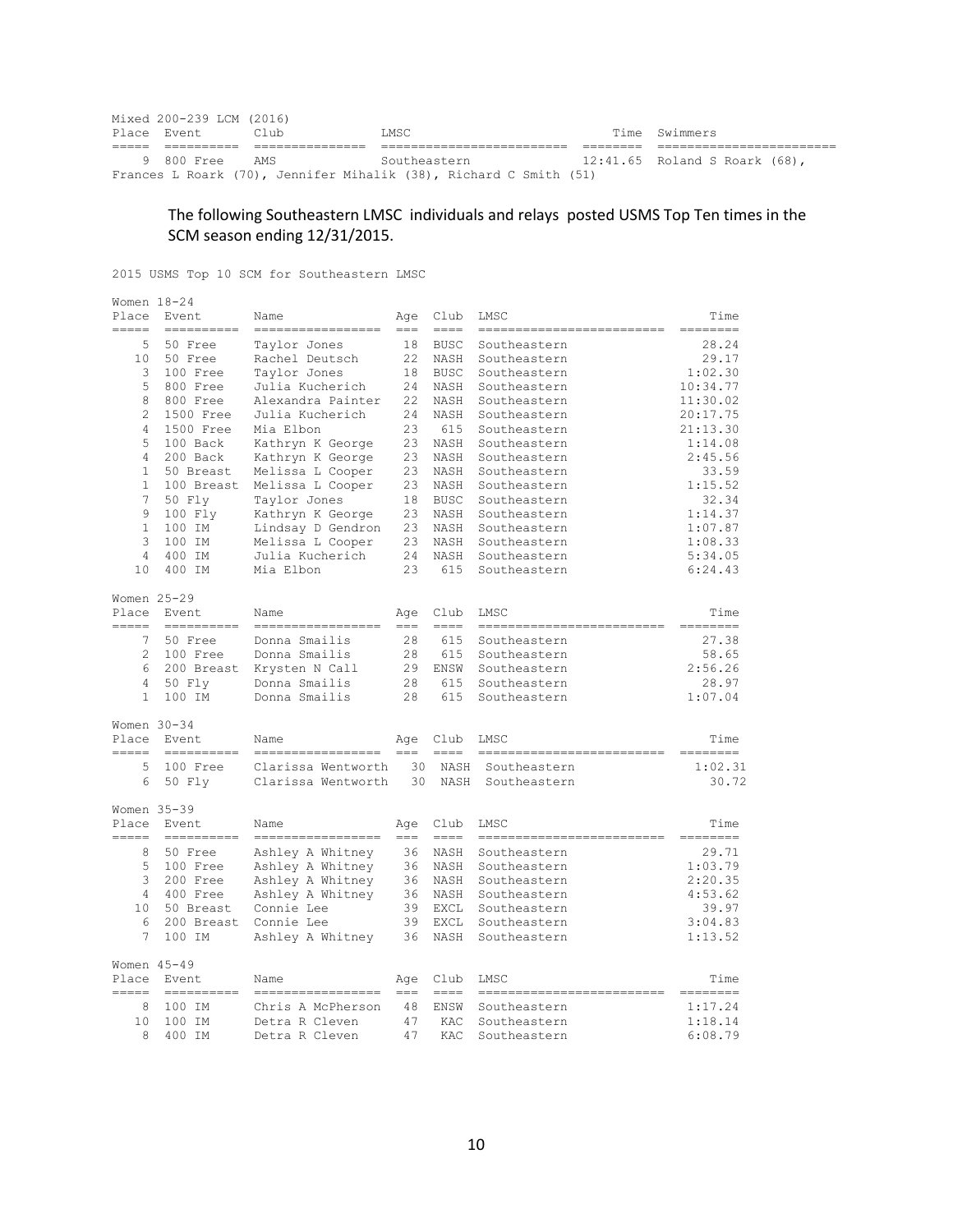| Women 65-69<br>Place | Event                     | Name                                   | Age             | Club               | LMSC                 | Time                   |
|----------------------|---------------------------|----------------------------------------|-----------------|--------------------|----------------------|------------------------|
| =====<br>10          | -----------<br>200 Breast | Frances L Roark                        | 69              | $=$ $=$ $=$<br>AMS | Southeastern         | $=$ $=$ $=$<br>4:14.61 |
| Men 18-24            |                           |                                        |                 |                    |                      |                        |
| Place<br>=====       | Event<br>$=$ $=$ $=$      | Name<br>————                           |                 | Age Club           | LMSC                 | Time<br>---------      |
| 7                    | 800 Free                  | David Michael Sweet                    | 21              | AMS                | Southeastern         | 12:25.40               |
| Men 25-29            |                           |                                        |                 |                    |                      |                        |
| Place<br>$=$         | Event                     | Name                                   | Age             | Club<br>$-$        | LMSC                 | Time                   |
| 1                    | 400 Free                  | Alan W Maher                           | 28              | NASH               | Southeastern         | 4:17.02                |
| 6                    | 1500 Free                 | Jordan P Slaughter                     | 26              | 615                | Southeastern         | 19:00.95               |
| 3                    | 50 Back                   | Alan W Maher                           | 28              | NASH               | Southeastern         | 28.84                  |
| 2                    | 100 Back                  | Alan W Maher                           | 28              | NASH               | Southeastern         | 56.63                  |
| 3                    | 50 Breast                 | Robert C Lovelace                      | 26              | NASH               | Southeastern         | 29.34                  |
| 5                    | 100 Breast                | Robert C Lovelace                      | 26              | NASH               | Southeastern         | 1:05.62                |
| 8                    | 50 Fly                    | Jordan P Slaughter                     | 26              | 615                | Southeastern         | 26.53                  |
| $\mathbf{1}$         | 100 IM                    | Robert C Lovelace                      | 26              | NASH               | Southeastern         | 58.86                  |
| 7                    | 100 IM                    | Jordan P Slaughter                     | 26              | 615                | Southeastern         | 1:02.22                |
| Men 30-34            |                           |                                        |                 |                    |                      |                        |
| Place                | Event                     | Name                                   | Age             | Club               | LMSC                 | Time                   |
| 5                    | ==========<br>800 Free    | =================<br>Robert A Davidson | $==$<br>32      | $==-=$<br>NASH     | Southeastern         | ========<br>10:06.09   |
| 10                   | 800 Free                  | James Macdonald                        | 33              | SΜ                 | Southeastern         | 12:01.72               |
| 3                    | 1500 Free                 | Robert A Davidson                      | 32              | NASH               | Southeastern         | 18:26.46               |
| 8                    | 200 Breast                | Robert A Davidson                      | 32              | NASH               | Southeastern         | 2:50.21                |
| 6                    | 200 Fly                   | Robert A Davidson                      | 32              | NASH               | Southeastern         | 2:27.07                |
| 6                    | 400 IM                    | Robert A Davidson                      | 32 <sup>2</sup> | NASH               | Southeastern         | 5:12.15                |
|                      |                           |                                        |                 |                    |                      |                        |
| Men 50-54<br>Place   | Event                     | Name                                   | Age             | Club               | LMSC                 | Time                   |
| =====                | -----------               |                                        | $==$            | $=$ $=$ $=$        |                      | ========               |
| 3                    | 800 Free                  | Eric R Anderson                        | 52              | SPAW               | Southeastern         | 9:49.10                |
| 6                    | 1500 Free                 | Eric R Anderson                        | 52              | SPAW               | Southeastern         | 18:54.70               |
| 6                    | 100 IM                    | Eric R Anderson                        | 52              | SPAW               | Southeastern         | 1:07.18                |
| Men 55-59            |                           |                                        |                 |                    |                      |                        |
| Place                | Event                     | Name                                   | Age             | Club               | LMSC                 | Time                   |
| =====                | -----------               |                                        | $==$            | $====$             |                      | ========               |
| 4                    | 800 Free                  | William Brigham                        | 56              | SPAW               | Southeastern         | 10:06.27               |
| 4                    | 1500 Free                 | William Brigham                        | 56              | SPAW               | Southeastern         | 19:09.90               |
| 2                    | 200 Fly                   | William Brigham                        | 56              | SPAW               | Southeastern         | 2:28.47                |
| Men 60-64            |                           |                                        |                 |                    |                      |                        |
|                      | Place Event               | Name                                   | Age             | Club               | LMSC                 | Time                   |
| =====<br>9           | $==$<br>50 Free           | Charles F Lemaistre                    |                 | $== == =$          | 61 NASH Southeastern | 27.40                  |
| 5                    | 100 Free                  | Charles F Lemaistre                    |                 |                    | 61 NASH Southeastern | 1:00.23                |
| $\overline{c}$       | 100 Back                  | Charles F Lemaistre                    |                 |                    | 61 NASH Southeastern | 1:11.85                |
| 9                    | 400 IM                    | Jeff Ockerman                          |                 |                    | 60 NASH Southeastern | 6:14.31                |
| Men 65-69            |                           |                                        |                 |                    |                      |                        |
| Place                | Event                     | Name                                   |                 | Age Club           | LMSC                 | Time                   |
| ====                 |                           | ========                               | ===             | $====$             |                      |                        |
| 4                    | 50 Free                   | John Hazen                             | 65              | ENSW               | Southeastern         | 28.37                  |
|                      | 5 50 Fly                  | John Hazen                             | 65              | ENSW               | Southeastern         | 32.05                  |
| Men 75-79            |                           |                                        |                 |                    |                      |                        |
| Place                | Event                     | Name                                   | Age             | Club               | LMSC                 | Time                   |
| $=$ $=$ $=$          | -----------               |                                        | $=$             | $== == =$          |                      |                        |
| 9.                   | 50 Fly                    | Brent Smith                            | 75              | HUNT               | Southeastern         | 53.46                  |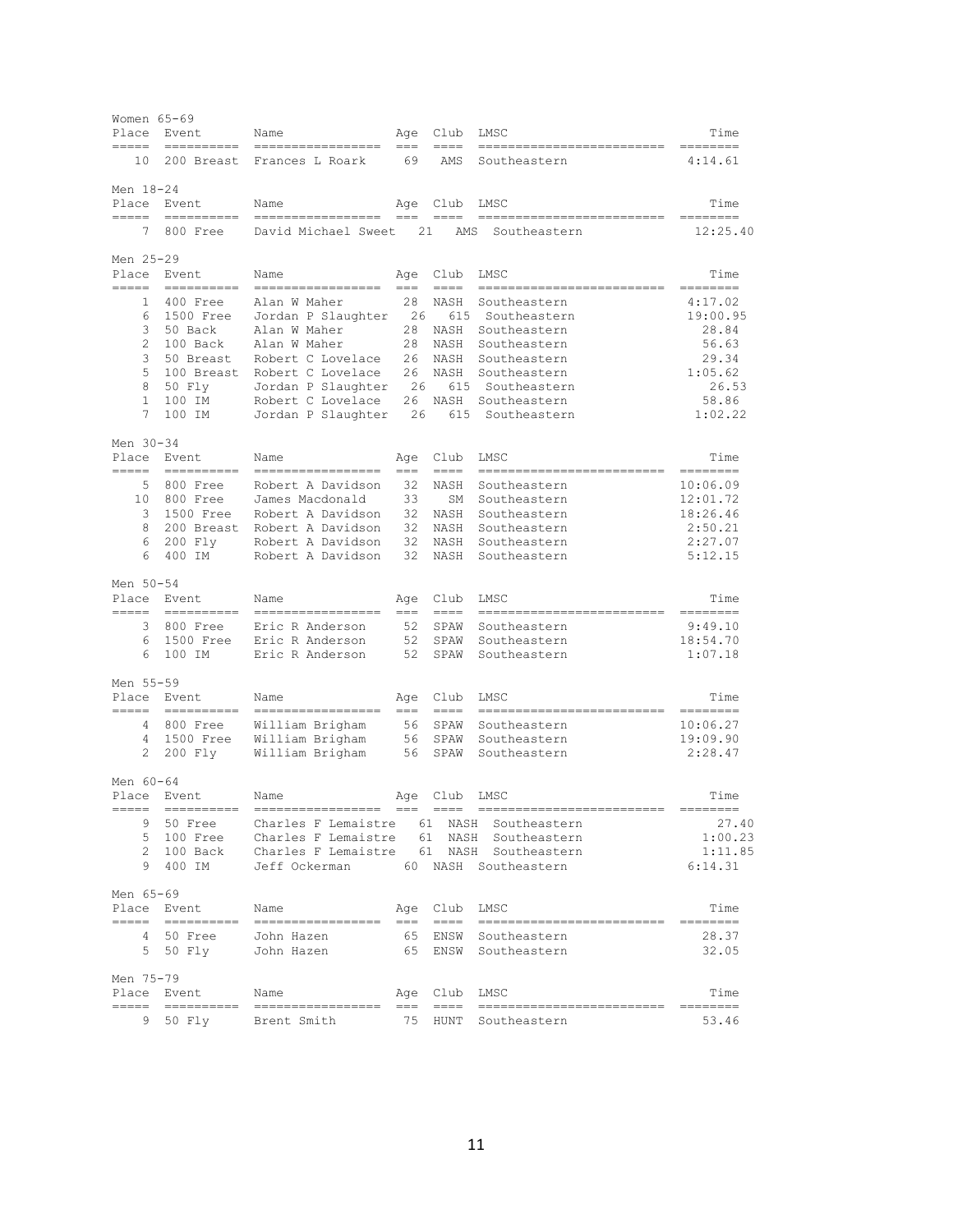2015 USMS Top 10 SCM Relays for Southeastern LMSC

Men 120-159 SCM (2015) Place Event Club LMSC LONGER Time Swimmers ===== ========== =============== ========================= ======== ======================== 7 200 Free NASH Southeastern 1:48.58 Robert C Lovelace (26), Robert A Davidson (32), Rusty Miller (45), Alan W Maher (28) Men 160-199 SCM (2015) Place Event Club LMSC LOUD LAND LAND CLUB LAND LAND CLUB LAND LAND TIME Swimmers ===== ========== =============== ========================= ======== ======================== 9 200 Medley NASH Southeastern 2:05.92 Rusty Miller (45), Alexander Shavrov (39), Jeff Ockerman (60), Oran Aaronson (47) Men 240-279 SCM (2015) Place Event Club LMSC LMSC Time Swimmers ===== ========== =============== ========================= ======== ======================== 3 200 Free NASH Southeastern 1:58.62 Charles F Lemaistre (61), David M Miller (65), Edward D King (60), Jeff Ockerman (60) Women 72-99 SCM (2015) Place Event Club LMSC LOUD LAND LAND CLUB LAND LAND CLUB LAND LAND TIME Swimmers ===== ========== =============== ========================= ======== ======================== 3 200 Medley BUSC Southeastern 2:22.69 Kendall Pohler (19), Abbie L Moyes (20), Taylor Jones (18), Lauren S Sperrazza (18) Women 100-119 SCM (2015) Place Event Club LMSC LMSC Time Swimmers ===== ========== =============== ========================= ======== ======================== 1 200 Free NASH Southeastern 1:57.89 Lindsay D Gendron (23), Ashley A Whitney (36), Kathryn K George (23), Melissa L Cooper (23) 3 200 Free NASH Southeastern 2:06.21 Sara A Frederick (27), Laura Ruscoe (26), Rachel Deutsch (22), Clarissa Wentworth (30) 4 200 Medley NASH Southeastern 2:09.57 Kathryn K George (23), Melissa L Cooper (23), Lindsay D Gendron (23), Ashley A Whitney (36)<br>9 200 Medley NASH Southeastern 2:26.39 Laura Ruscoe (26), Sara 9 200 Medley NASH Southeastern A Frederick (27), Clarissa Wentworth (30), Natalie Hays (25) Women 120-159 SCM (2015) Place Event Club LMSC LMSC Time Swimmers ===== ========== =============== ========================= ======== ======================== 2 200 Medley ENSW Southeastern 2:25.69 Chris A McPherson (48), Christina L Twist (29), Krysten N Call (29), Laura M Ladd (48) Mixed 72-99 SCM (2015) Place Event Club LMSC **LAGE CONSTRANGE CLUB** ===== ========== =============== ========================= ======== ======================== 1 200 Medley NASH Southeastern 2:03.23 Kathryn K George (23), Robert C Lovelace (26), Lindsay D Gendron (23), John S Howard (23) Mixed 120-159 SCM (2015) Place Event Club LMSC LMSC Time Swimmers ===== ========== =============== ========================= ======== ======================== 3 200 Free NASH Southeastern Lindsay D Gendron (23), Charles F Lemaistre (61), Melissa L Cooper (23)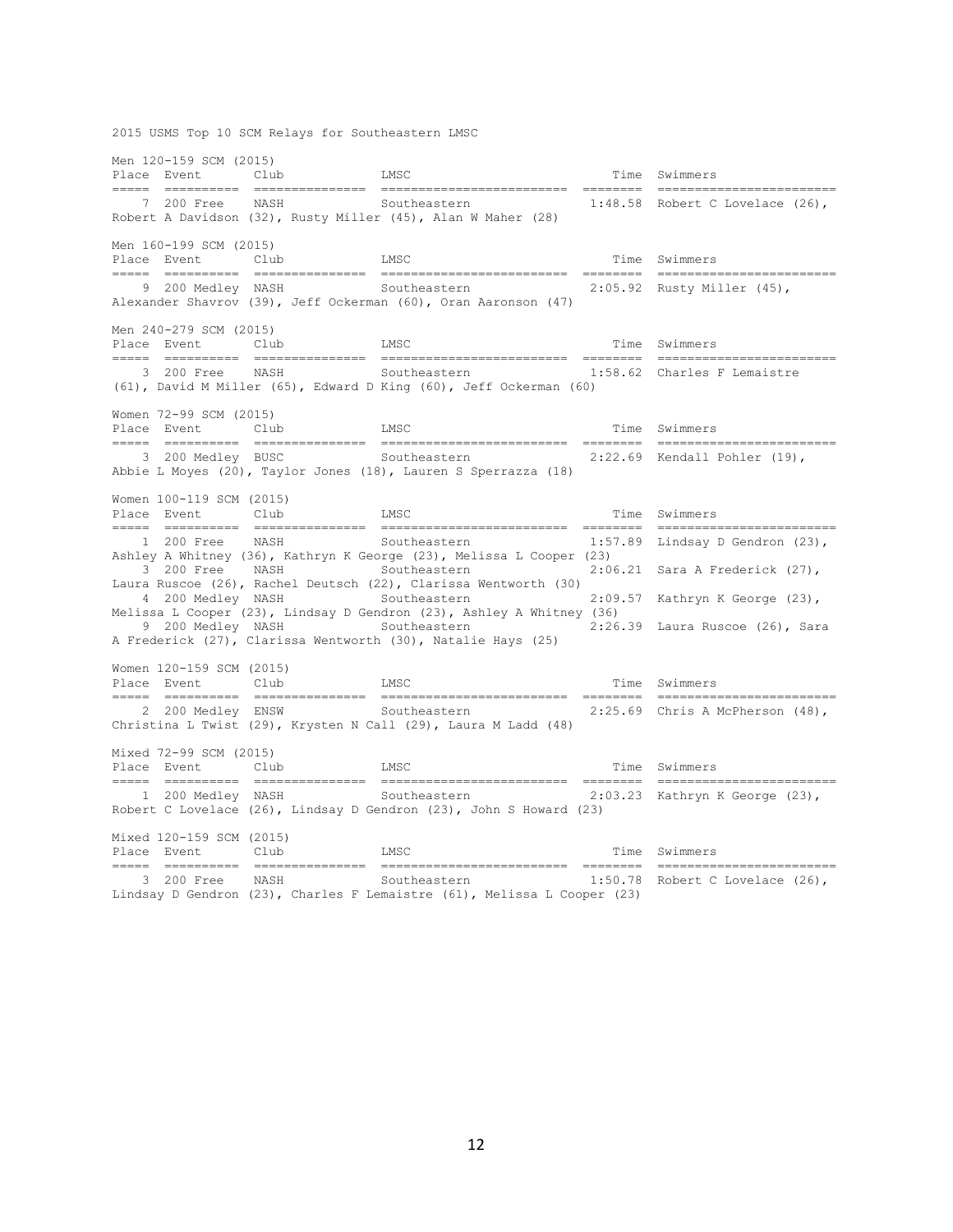### Registrar Report Chris Powers Prepared February 5, 2017 Presented at the annual LMSC meeting on February 11, 2017 at Auburn, AL

As Registrar my duties are to create and update memberships according to rules and regulations set forth in the USMS Rule Book and the USMS National Office Guide to Operations. This includes reporting One Event registrations (OER) and participants to the national office for tracking of conversions to full membership.

At this time there have not been any conversions for SE LMSC from OER. Below are the figures as was stand in memberships as of Feb 5<sup>th</sup> 2017. There have been 29 donor letters generated and 318 cards created. This is about where we stand every year and between now and November we usually add 500 new members.

I did see a little uptick in new registrations during the special new membership discount period that will start again in July this year. This is a very good tool for everyone to recruit with.

I also occupy the role of Secretary whose main job is to record the LMSC meetings. I was asked to do the monthly deposits by the national office which I accepted that responsibility.

# **Membership Statistics At-a-Glance as of Feb 5th, 2017** *Southeastern 2017*

- 1,094 Members Registered
	- o 566 Men
	- $\circ$  528 Women
	- $\circ$  [1](https://www.usms.org/usmsadmin/reg/reports/regdate.php?Year=2017&RegDate=2017-02-05&LMSCID=15) today
		- $\circ$  18 this month

# *Southeastern 2016*

- 1,540 Members Registered
	- o 784 Men
	- o 756 Women
	- $\circ$  2 today
	- o 92 this month

# *Southeastern Clubs*

- 46 registered clubs for 2017
	- o 49 registered clubs for 2016
- 71 self-identified coaches for 2017
	- o 82 self-identified coaches for 2016

# *National 2017*

• 47,108 Members Registered

# *National 2016*

65,784 Members Registered

# *National Clubs*

• 1,019 registered clubs for 2017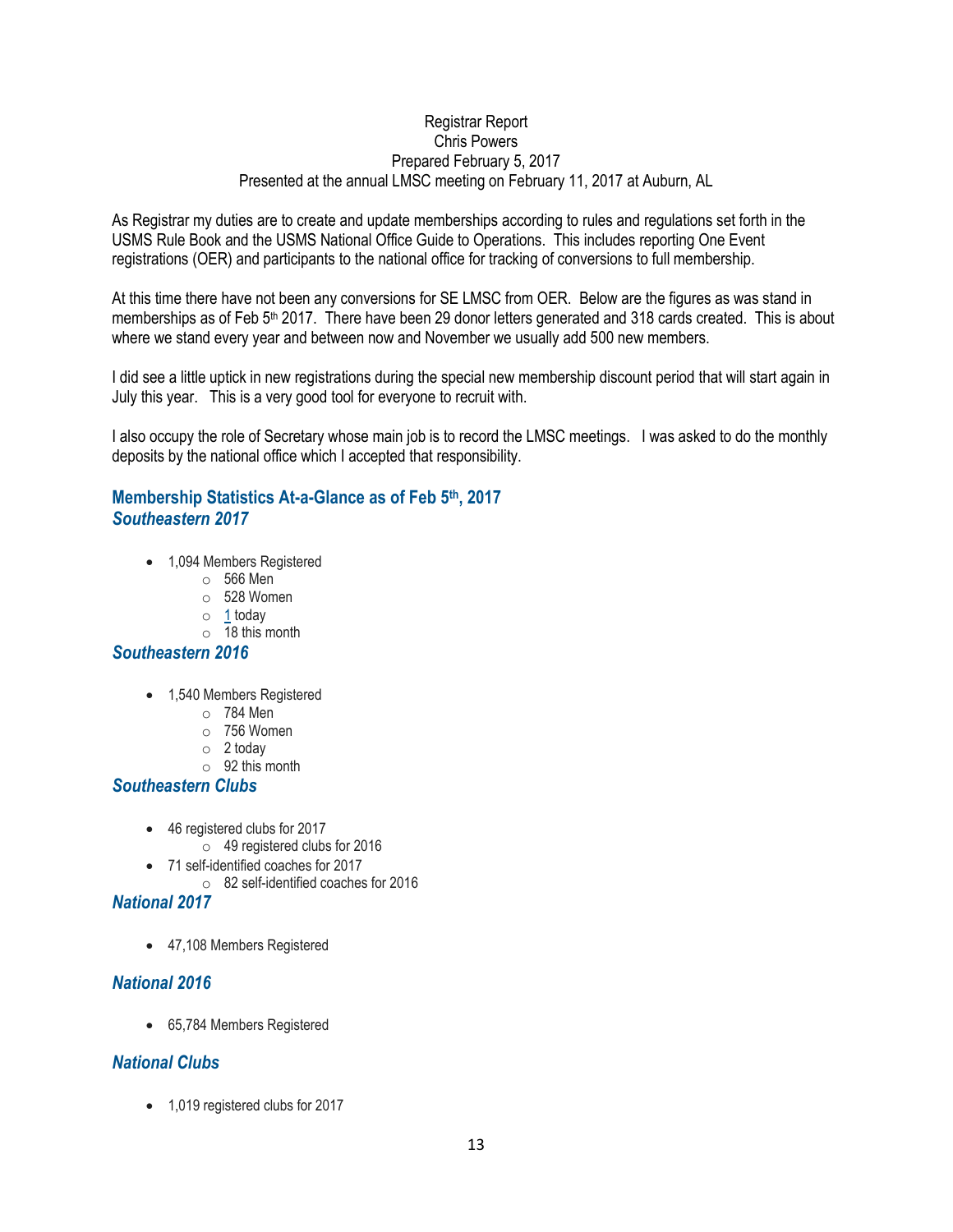#### Kay Miller Fitness Chair

I have not done very much as Fitness Chair for our LMSC. I did get the Pirates to support Fairhope and Fort Walton Beach by going to their swim meets and we had our annual Turkey Dip Swim Meet in Nov. We had a really good swim meet with a good turnout. Shirley Loftus-Charley came down from Virginia and set a National in the 1650 yd. event. We have also been participating in the Go the Distance as well.

Barbara Calhoun **Webmaster** 

I currently work on the website and the newsletter.

The website involves gathering information from meetings (upcoming agendas, minutes from past meetings, newsletters), putting it into the appropriate format, and posting it to the website. Also updating some of the items (top 10, upcoming events, etc.). For someone who knows what they are doing, it would be about 30 minutes a month (on average). For someone who doesn't do it very often, and has to remember how to do it each time they need to do an update, or who is a perfectionist, or who gets sucks into websites, it is probably closer to 90 minutes per month. And for someone who had no idea on the basics of a website, there might be a bit of a learning curve, especially the first several times on the site.

The newsletter is published 2-4x/year and involves gathering material to go in it, putting it into some reasonable format, getting feedback from the board, and finalizing it. It would be helpful to have a list of interesting teams with someone willing to write a couple paragraphs about them, so they could be drawn on as needed. AND/OR, a list of interesting topics, with someone willing to write a couple paragraphs about them, so they could be drawn on as needed. The newsletter probably takes about 5 hours to draft, edit, and finalize. (Let me know if anyone at the meeting wants to write something about their team, or swimming, or anything else!)

Again, hope everyone has a GREAT weekend!

**Thanks** Barbara